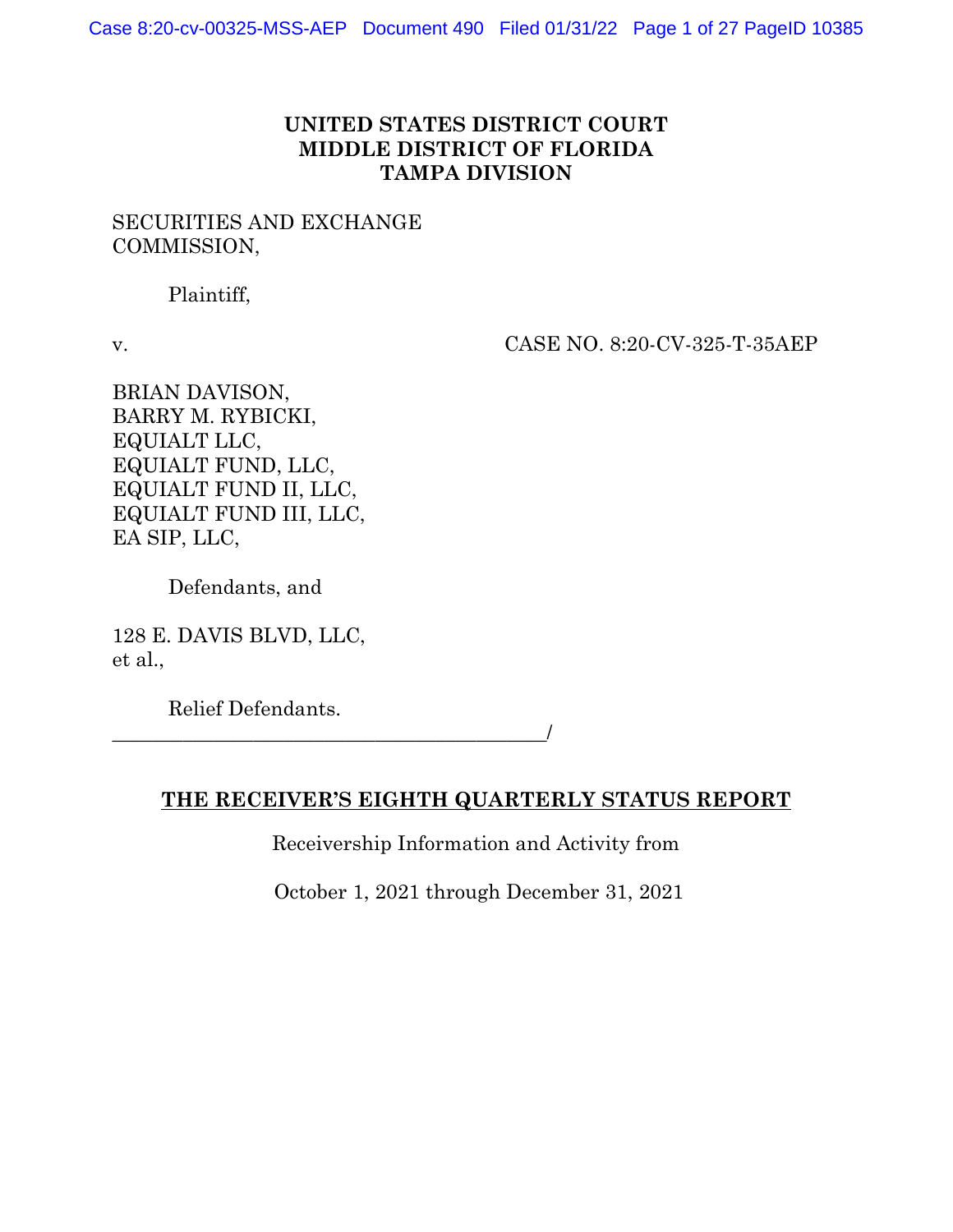# **TABLE OF CONTENTS**

<span id="page-1-0"></span>

| OVERVIEW OF SIGNIFICANT ACTIVITIES DURING THIS         |
|--------------------------------------------------------|
|                                                        |
| I.                                                     |
| Disposition of Receivership Real Property 12<br>Η.     |
| D. Efforts to Sell and Develop EquiAlt Properties  14  |
| III.                                                   |
|                                                        |
| IV.                                                    |
| V.                                                     |
| 2. Class Action and Receiver's Action Against Law Firm |
| <b>Claims Process and Communications</b><br>VI.<br>23  |
| VII.                                                   |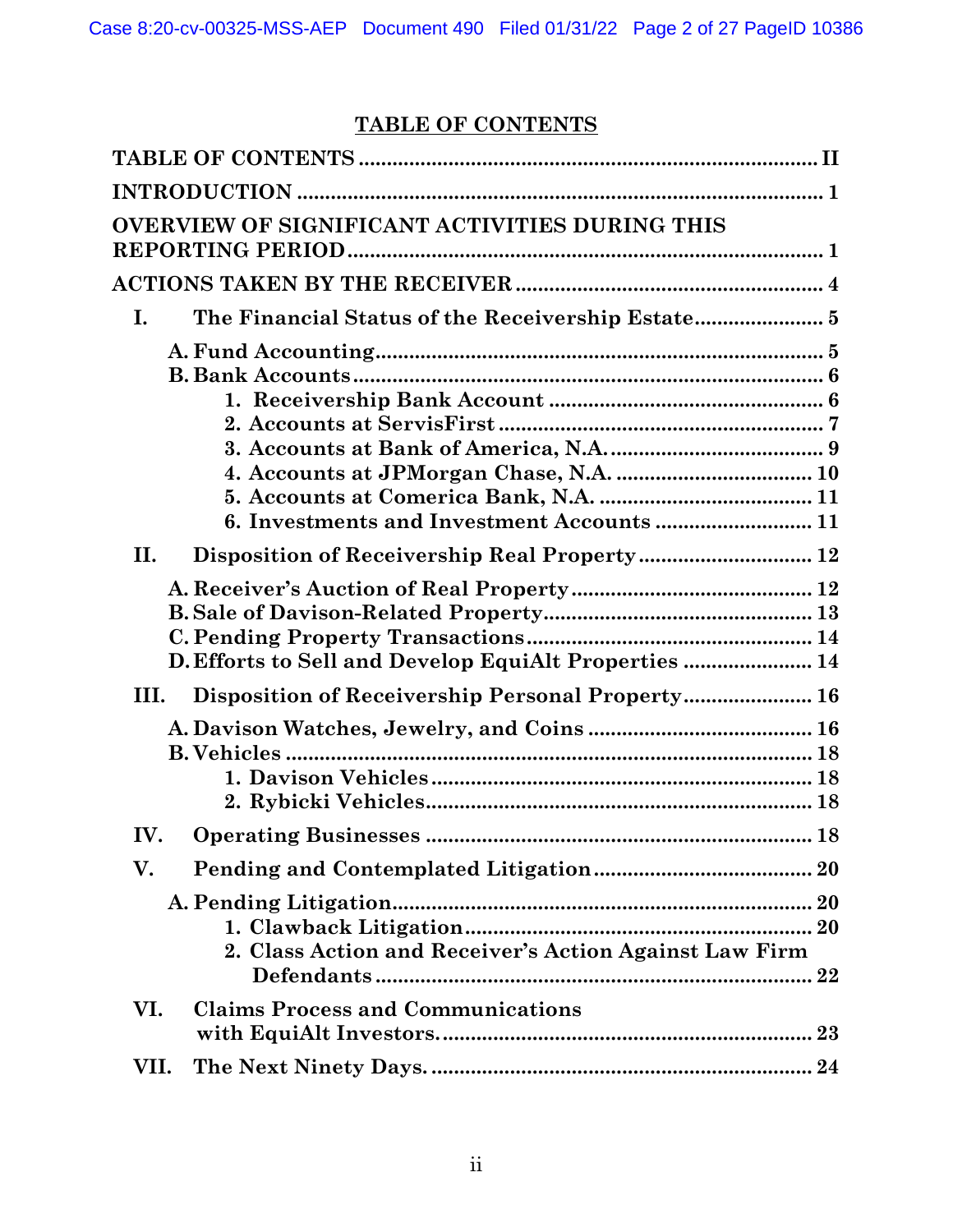#### **INTRODUCTION**

<span id="page-2-0"></span>Burton W. Wiand, the Court-appointed receiver over the assets of the above-captioned corporate defendants and relief defendants (the "**Receiver**" and the "**Receivership**" or "**Receivership Estate**"), files this Sixth Quarterly Status Report to inform the Court, investors, creditors, and others interested in this Receivership of activities this quarter as well as the Receiver's proposed course of action. For a complete report of the Receiver's activities to date, the Receiver refers the reader to his previous reports. [Docs. 84, 179, 217, 265, 319, 352, 441] These reports can also be found on the Receiver's informational website, [EquiAltreceivership.com.](http://www.equialtreceivership.com/) The Receiver will continue to update the website regarding the Receiver's most significant actions, important Court filings, and other items that might be of interest to the public. This Eighth Quarterly Status Report, as well as all subsequent reports, will be posted on the Receiver's website.

## <span id="page-2-1"></span>**OVERVIEW OF SIGNIFICANT ACTIVITIES DURING THIS REPORTING PERIOD**

During the time covered by this Eighth Quarterly Status Report, the Receiver and his professionals engaged in the following significant activities:

• Participated in negotiations with counsel for Barry Rybicki regarding turnover of assets as part of his settlement with SEC;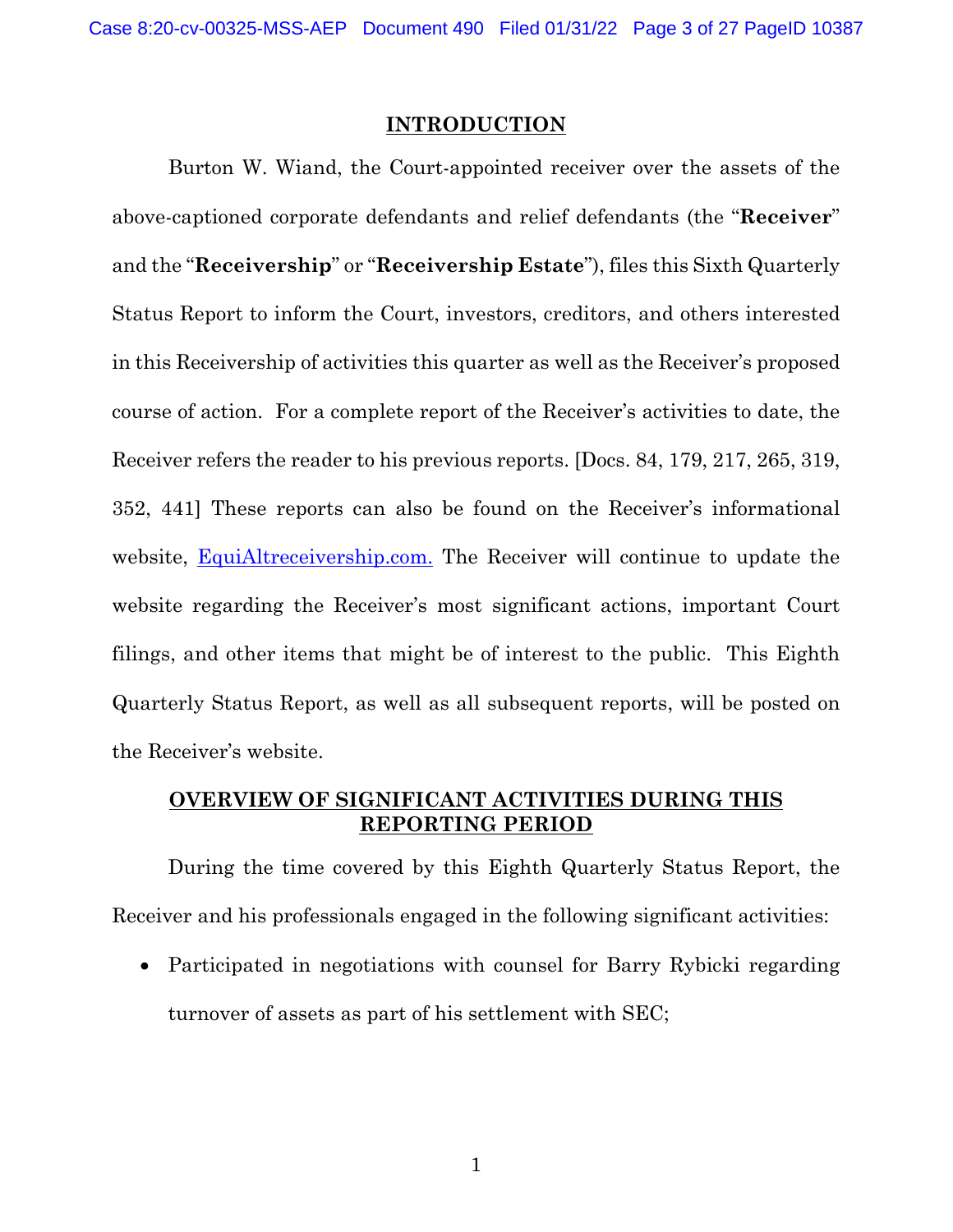- Closed on private sale of five of the six properties that did not sell during the Receiver's first online auction, resulting in net proceeds of \$950,630;
- Sought and received the Court's approval for a second online auction for the sale of 20 real estate properties owned by the Receivership Estate (Doc. 457). Auction resulted in the sale of fifteen properties for \$4,888,012 in gross proceeds. Results to date from the first two online auctions indicate that this process will result in rapid liquidation of these properties at excellent prices and return to the Receivership;
- Sold luxury watches and jewelry through Sotheby's at auctions in Hong Kong, Geneva, Las Vegas and New York resulting in proceeds to the Receivership Estate of almost \$13 million;
- Closed on sales of Davison's New York apartment (Doc. 429), Davison's Davis Island house and property (Doc. 443), and the office location for EquiAlt at 2112 W. Kennedy Blvd., Tampa (Doc. 444) for net proceeds of \$7,181,684;
- Closed on sale of Blue Waters, 13 unit multiplex in Treasure Island, for net proceeds of \$4,144,700;
- Obtained Clerk's Defaults against one additional defendant in the *Adamek* case, representing \$9,690.00 in false profits;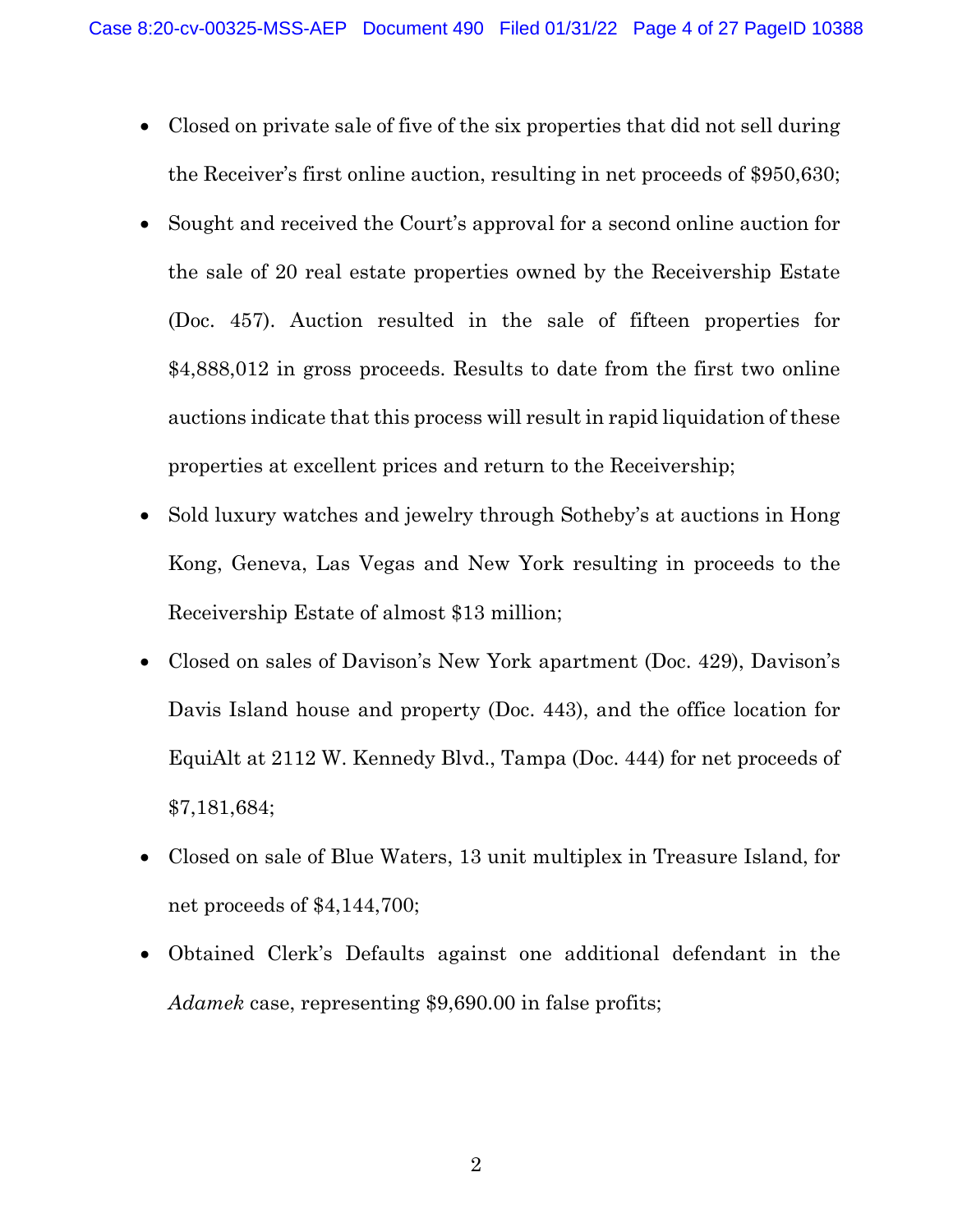- Received Court approval for the settlement of certain investor clawback claims, resulting in settlements in the amount of \$176,968.86 (Docs. 427, 433, and 464);
- Continue to negotiate with sales agent defendants in *Wiand v. Family Tree Financial Planning* case. This quarter, the Receiver reached settlements with two sales agents and their related entities;
- Worked with Omni Agent Solutions during 90-day period between mailing of over 3,370 proof of claim packets and the claim bar date of December 22, 2021;
- Continued efforts in conjunction with class action counsel in the *Gleinn, et al. v. Wassgren, et al.* case toward resolution of the lawsuits against Paul Wassgren, Fox Rothschild and DLA Piper;
- Negotiated contracts for the following transactions that are still pending inspections and Court's approval:
	- o Bungalows, 10 unit multiplex in Treasure Island \$2,800,000;
	- o Five multiplex properties on Davis Island \$7,300,000; and
	- o Mobile home park at 5123 E. Broadway \$3,520,000;
- Paused renovation of Jasmine Way property in Clearwater as the Receiver entered into a sales contract on the home and the buyer wants to complete the renovation. The Receiver believes the price on this contract, \$1,200,000, is advantageous to the Receivership;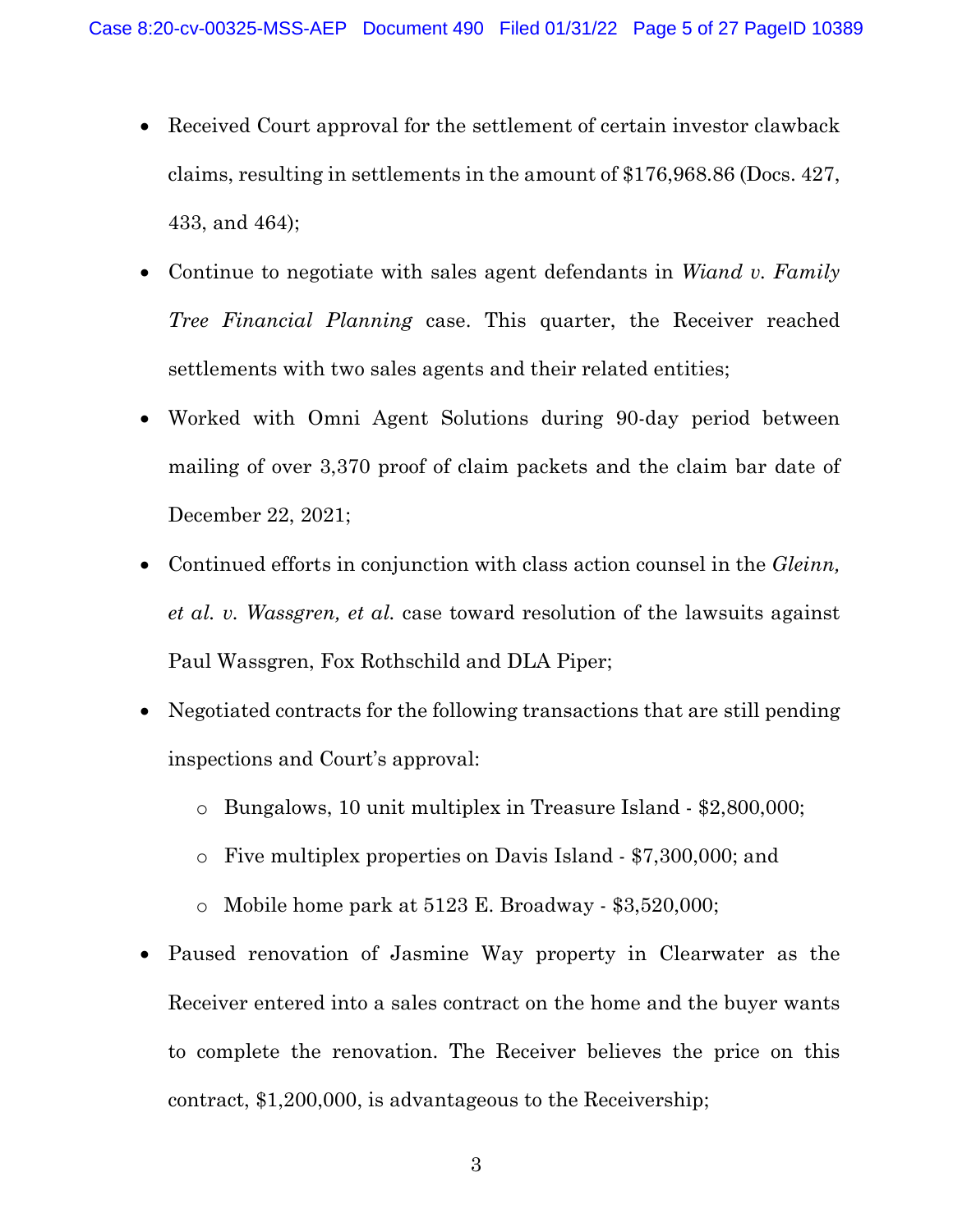- Continued working with partners on the operations of Commerce Brewing and related entities. The company has made substantial strides toward completing its production facilities and a tasting room. The Receiver believes this project is progressing well and the financial commitments of the Receiver are almost fully met. Anticipated increased production will lead to the receipt of substantial rents from the project in the near future;
- Regarding the Bolero Snort brewery, the Receiver completed the environmental remediation work that was required by New Jersey and the brewery project is progressing well;
- Continued work to streamline Receivership administration and manage EquiAlt operations, including maintenance and leasing of over 250 real estate properties;

The above activities are discussed in more detail in the pertinent sections of this Eighth Quarterly Status Report.

## **ACTIONS TAKEN BY THE RECEIVER**

<span id="page-5-0"></span>Since his appointment, the Receiver has taken a number of steps to fulfill his mandates under the Order Appointing Receiver. These efforts are reported in the previous Quarterly Status Reports. This section describes actions taken in this Quarter.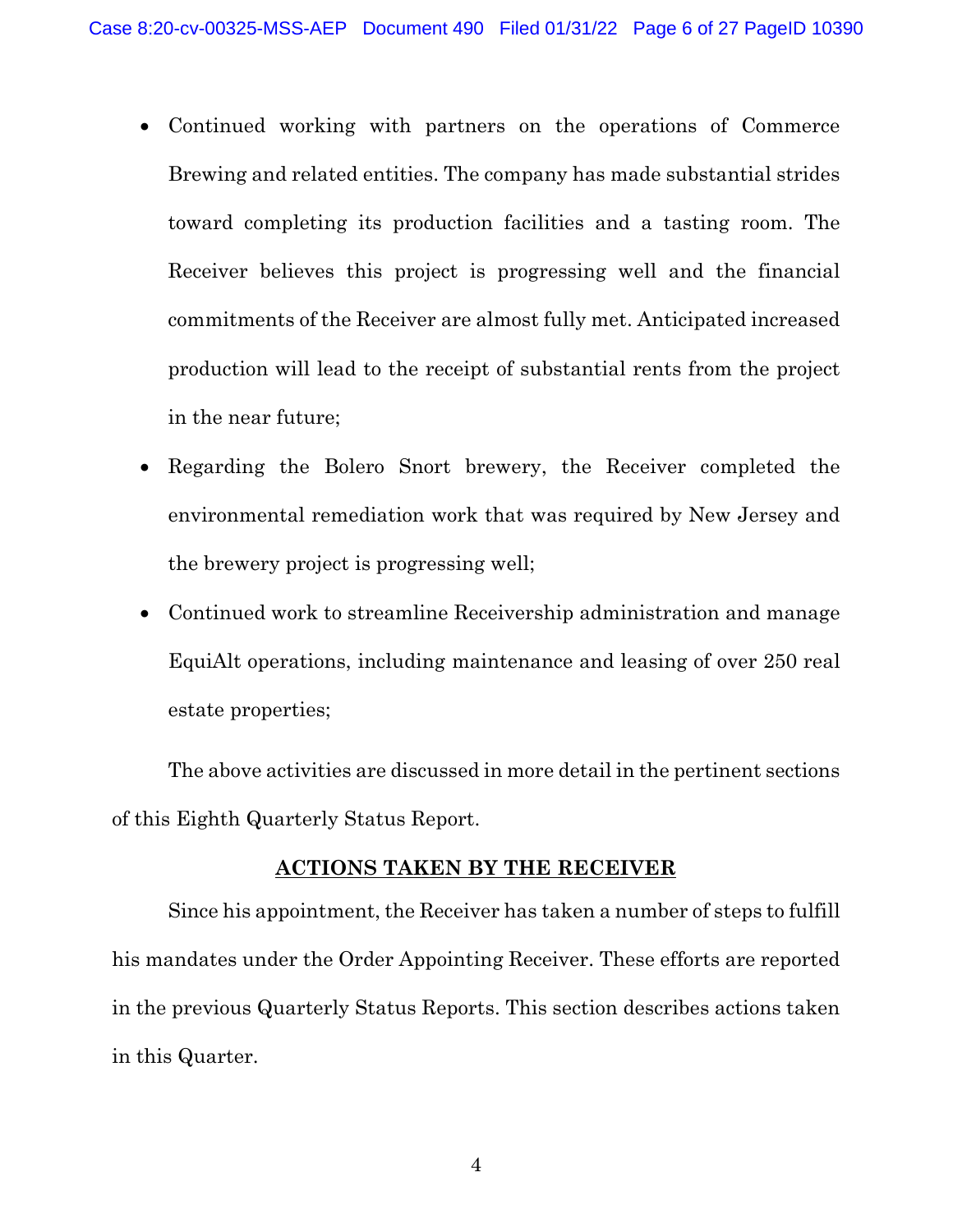#### <span id="page-6-1"></span><span id="page-6-0"></span>**I. The Financial Status of the Receivership Estate**

#### **A. Fund Accounting**

Attached as Exhibit 1 is a cash accounting report showing the amount of money on hand from October 1, 2021, less operating expenses plus revenue, through December 31, 2021. This cash accounting report does not reflect noncash or cash-equivalent assets. Thus, the value of all property discussed below is not included in the accounting report. From October 1, 2021 through December 31, 2021, the Receiver collected \$1,403,635.89 in business income with  $$1,919,821.23$  $$1,919,821.23$  $$1,919,821.23$  in business asset expenses.<sup>1</sup> The ending fund balance is \$30,195,121.70. Between the end of 2021 and the date of this report, the Receiver received \$4,930,2357.19 from the Hong Kong watch auction. Additionally, the Receiver has four properties under contract for a gross total of \$14,820,000 as well as receivables from the watch and jewelry auctions of approximately \$7.5 million. The cash balance as of January 22, 2022 was \$35,486,557.58.

<span id="page-6-2"></span><sup>&</sup>lt;sup>1</sup> The expense figure is much higher in the fourth quarter is due to the payment of annual real estate taxes.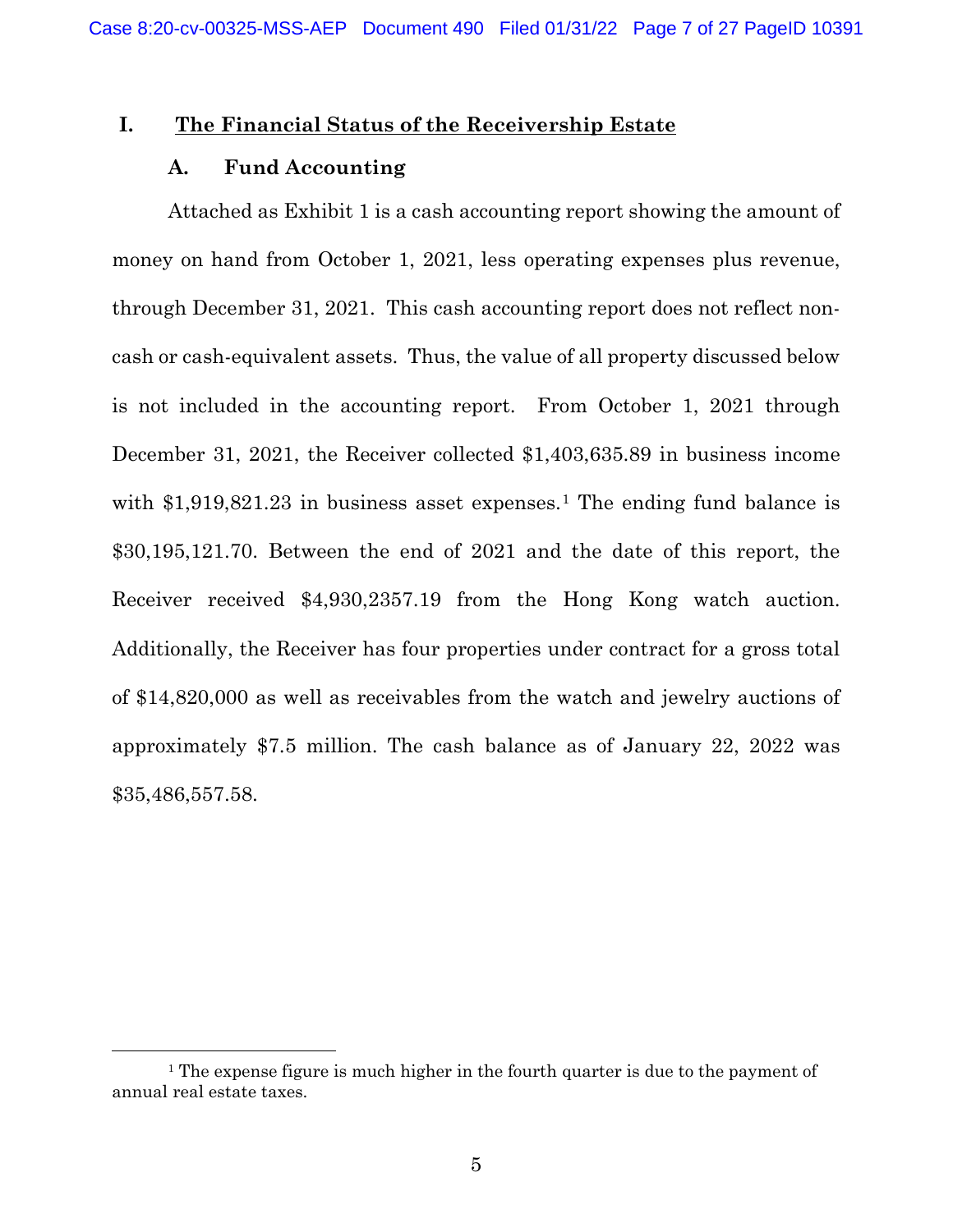## <span id="page-7-0"></span>**B. Bank Accounts**

## **1. Receivership Bank Account**

<span id="page-7-1"></span>The Receiver has opened a money market account for the Receivership

at ServisFirst Bank.[2](#page-7-2) Monies collected this quarter are as follows:[3](#page-7-3)

- Ongoing receipt of settlement payments for investor clawback settlements: \$867,159.74;
- Ongoing receipt of settlement payments for claims against Sales Agents: \$42,000;
- Part of the proceeds from Sotheby's Geneva watch auction \$498,828.85; and

| <b>Property</b>      | <b>Net Sales Proceeds</b> |
|----------------------|---------------------------|
| 5001 8th Avenue      | \$306,672.99              |
| 7503 S Morton Street | \$285,825.17              |
| 6332 Newtown Circle  | \$126,358.51              |
| 4619 Belfast Drive   | \$150,594.46              |
| 3742 Carioca Rd      | \$165,343.95              |
| 3310 38th St N       | \$209,919.03              |
| East Cedar Lot 45    | \$59,087.09               |
| East Cedar Lot 44    | \$58,969.09               |
| 604 W Azeele         | \$656,422.30              |
| 2917 E Columbus      | \$63,792.57               |
| 134 W Northside Dr   | \$8,892.68                |
| 312 E Merrill Ave    | \$22,094.79               |
| 308 N 13th           | \$26,017.17               |
| 8625 Fancy Finch Dr  | \$112,572.47              |
| 10530 77th Terrac    | \$87,701.73               |
| 2500 Harn Blyd       | \$65,281.17               |

• Proceeds from the sale of the following properties:

<span id="page-7-2"></span><sup>2</sup> The Receiver also opened a checking/operating account for making disbursements.

<span id="page-7-3"></span><sup>3</sup> For information regarding earlier deposits, see Seventh Quarterly Status Report.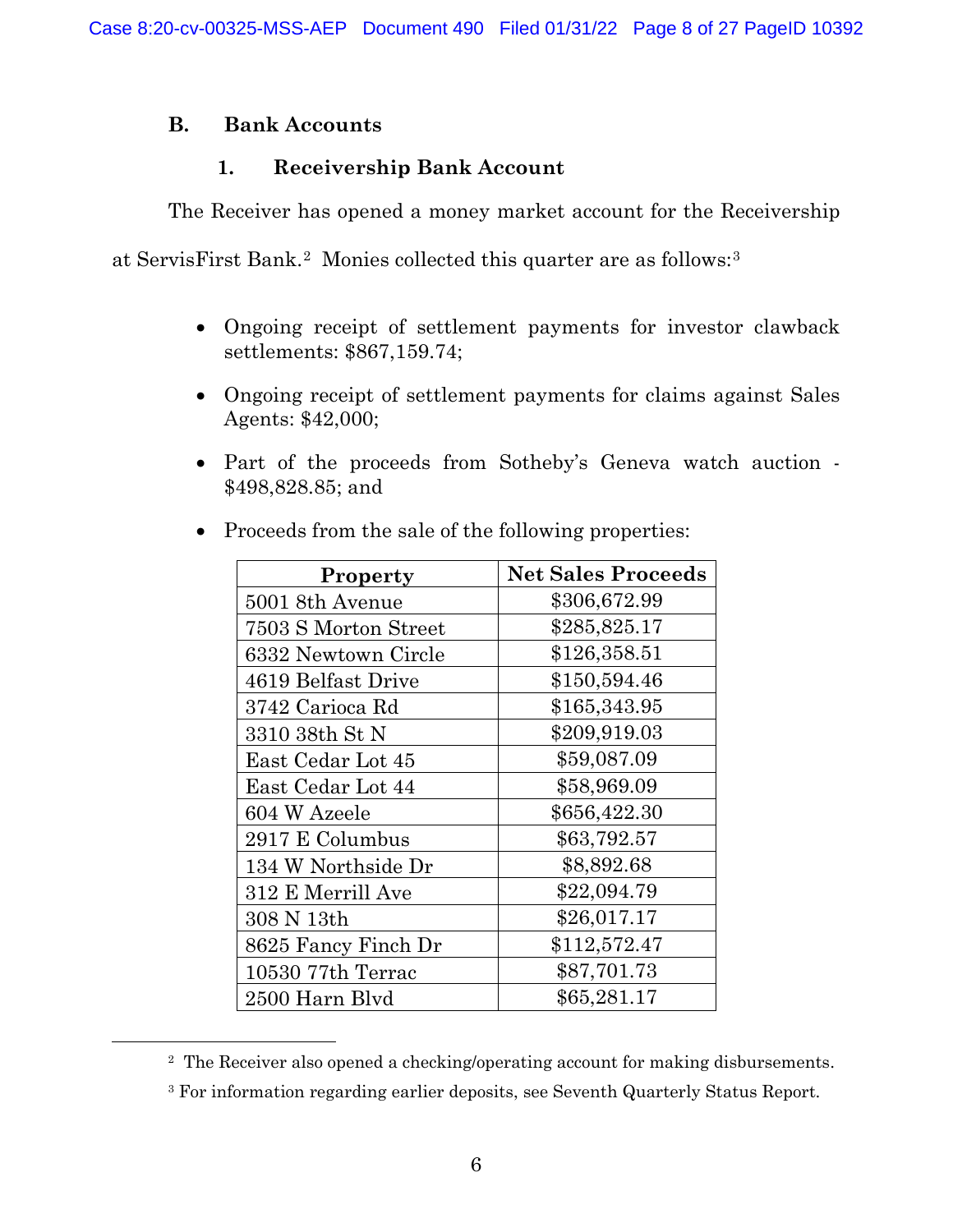| 4803 35th Circle       | \$25,077.43     |
|------------------------|-----------------|
| 6915 Delano Avenue     | \$188,382.45    |
| 4801 35th Circle       | \$26,733.90     |
| 357 S McMullen Booth   | \$105,370.36    |
| 418 N Stella Avenue    | \$18,048.72     |
| 647 N Keene Rd         | \$139,576.87    |
| 12100 Seminole Blvd    | \$52,686.25     |
| 2302 Maki Rd           | \$116,784.41    |
| 7600 13th Avenue North | \$377,023.88    |
| 9503 Century           | \$129,375.32    |
| 2569 Queensboro        | \$156,991.78    |
| 6050 Ashland Drive     | \$143,255.53    |
| 1911 Poinsettia        | \$143,983.84    |
|                        |                 |
| 305 Bosphorous         | \$1,389,352.59  |
| 2112 W Kennedy         | \$1,634,350.05  |
| 128 Biscayne           | \$1,981,351.12  |
| 21 W 20th Street, NYC  | \$2,176,630.58  |
|                        |                 |
| 8105 West Gulf Blvd.   | \$4,144,700.25  |
| Total                  | \$15,355,220.50 |

## **2. Accounts at ServisFirst**

<span id="page-8-0"></span>Since the Court approved the pooling of assets and liabilities, the Receiver and his team are working to consolidate and close certain of the bank accounts he currently has at ServisFirst to allow for the more efficient use of resources for the Receivership Estate. In the last quarter, the Receiver closed the following accounts and transferred their balances to the EquiAlt account ending in 7718: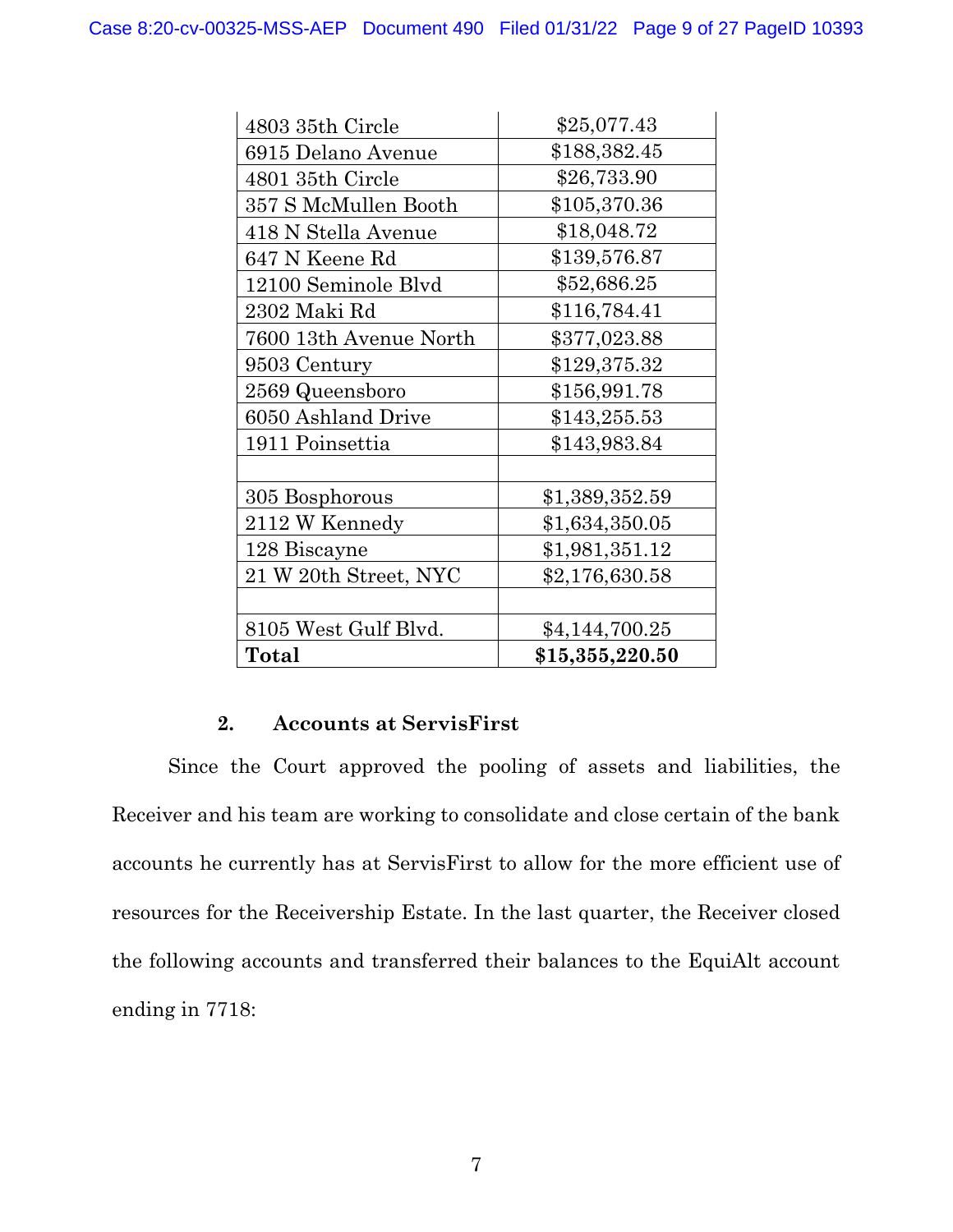| <b>Account No.</b> | <b>Account Title</b>    |
|--------------------|-------------------------|
|                    |                         |
| XXXXXXXX7668       | EquiAlt Fund,           |
|                    | <b>LLC</b>              |
|                    | EquiAlt Fund II,        |
| XXXXXXXX7650       | <b>LLC</b>              |
| XXXXXXXX7643       | EA SIP, LLC             |
|                    | <b>Blue Waters TI</b>   |
| XXXXXXXX7635       | LLC                     |
|                    | TB Oldest House         |
| XXXXXXXX7627       | Est. 1842, LLC          |
| XXXXXXXX7601       | Silver Sands TI         |
|                    | LLC                     |
| XXXXXXXX7619       | <b>Bungalows TI</b>     |
|                    | <b>LLC</b>              |
|                    | 5123 E. Broadway        |
| XXXXXXXX8013       | Ave. LLC                |
|                    | Qualified               |
| XXXXXXX2049        | <b>Opportunity Zone</b> |
|                    | $L_{\rm P}$             |
|                    | EquiAlt Secured         |
| XXXXXXXX1967       | Income Portfolio        |
|                    | REIT, Inc. (money       |
|                    | market)                 |

The Receiver continues to hold the following bank accounts at ServisFirst on behalf of the Receivership Entities. The total balance for these accounts as of December 31, 2021 is \$30,195,121.70.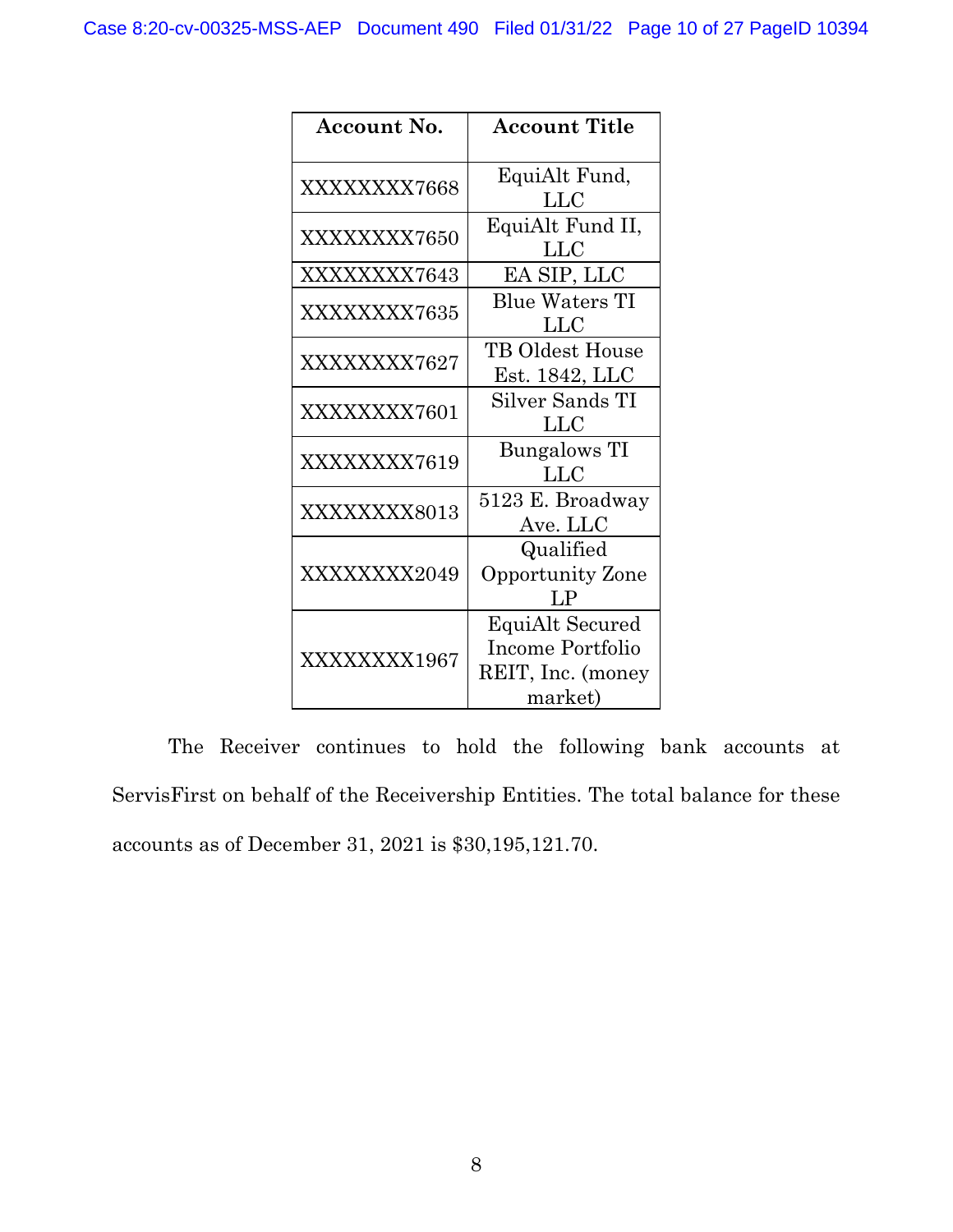|              |                         | 12/31/21        |
|--------------|-------------------------|-----------------|
| Account No.  | <b>Account Title</b>    |                 |
|              |                         | <b>Balance</b>  |
| XXXXXXXX7593 | EquiAlt, LLC            | \$75,007.35     |
| XXXXXXXX7718 | EquiAlt, LLC            | \$4,101,801.09  |
|              | (Escrow)                |                 |
| XXXXXXXX6843 | EquiAlt, LLC            | \$7,654.97      |
|              | Operating               |                 |
| XXXXXXXX8500 | <b>BR</b> Support       | \$15,096.40     |
|              | Services                |                 |
|              | Receivership            | \$24,181,956.86 |
| XXXXXXXX6850 | Account                 |                 |
|              | Rybicki                 | \$158,508.71    |
| XXXXXXXX6191 | Segregated Funds        |                 |
|              | <b>EquiAlt Property</b> |                 |
| XXXXXXXX1975 | Management              | \$889,002.43    |
|              | <b>EquiAlt Property</b> |                 |
| XXXXXXXX1983 | Management              | \$462,679.37    |
|              | (money market)          |                 |
|              | EquiAlt Secured         |                 |
| XXXXXXXX1959 | Income Portfolio        | \$303,414.52    |
|              | REIT, Inc.              |                 |
| Total        |                         | \$30,195,121.70 |

## **3. Accounts at Bank of America, N.A.**

<span id="page-10-0"></span>After the transfer of the above-referenced REIT and QOZ accounts, there are only four accounts still held at Bank of America. The disposition of these accounts is referenced in the settlement with Brian Davison. As the Receiver and Mr. Davison have still not completed the turnover of all Mr. Davison's assets, these accounts are still frozen.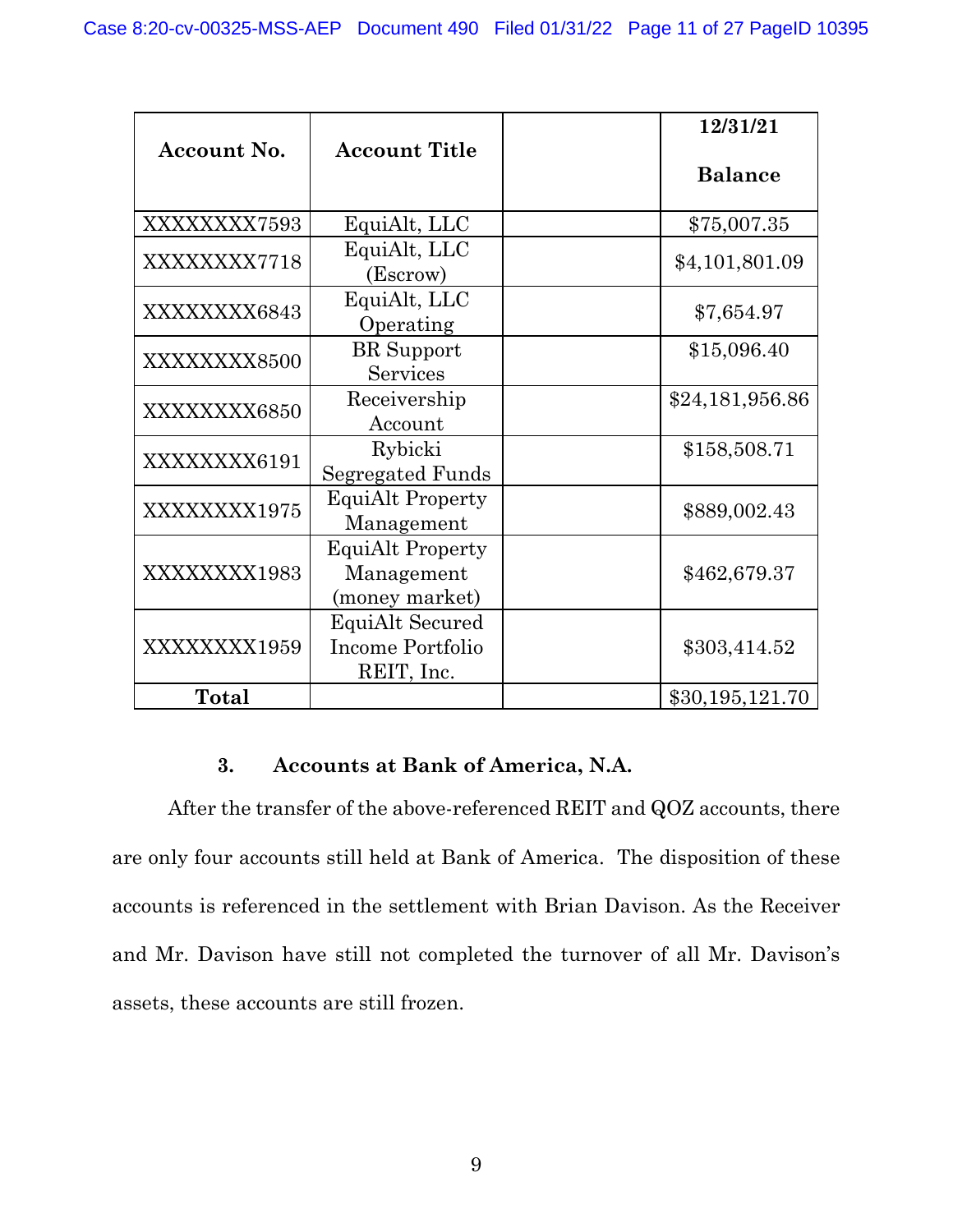| Account No.  | <b>Account Title</b>    | Original<br>Frozen | <b>Notes</b>   |
|--------------|-------------------------|--------------------|----------------|
|              |                         | <b>Balance</b>     |                |
|              | The Brian D.            |                    |                |
| XXXXXXXX8041 | Davison Revocable       | \$322,480.86       | Remains Frozen |
|              | Trust                   |                    |                |
|              | EquiAlt Secured         | \$380.20           | Remains Frozen |
| XXXXXXX4008  | Income Portfolio        |                    |                |
|              | Limited                 |                    |                |
|              | Partnership             |                    |                |
| XXXXXXXX5126 | <b>EquiAlt Property</b> | \$0.00             | Remains Frozen |
|              | Management, LLC         |                    |                |
| XXXXXXXX4011 | EquiAlt Secured         | \$380.20           | Remains Frozen |
|              | Income Portfolio        |                    |                |

## **4. Accounts at JPMorgan Chase, N.A.**

<span id="page-11-0"></span>The Receiver had identified 16 accounts at JPMorgan Chase, N.A. ("**Chase**") that are or were associated with the Defendants and Relief Defendants. At this time, only 6 accounts have an active balance. As with the Bank of America accounts, once the turnover associated with the Davison and Rybicki settlements are completed, it is anticipated that these accounts will be closed.

| Account No. | <b>Account Title</b>              | Original<br>Frozen | <b>Court Ordered</b><br><b>Withdrawals from</b>                          |
|-------------|-----------------------------------|--------------------|--------------------------------------------------------------------------|
|             |                                   | <b>Balance</b>     | Account                                                                  |
| XXXXX3995   | Brian Davison /<br>Nicole Davison | \$417,762.15       | *\$75,000 (Doc.54)<br>$*\$105,420$ (Doc. 124)<br>$*$ \$67,700 (Doc. 201) |
| XXXXX2758   | <b>Brian Davison</b>              | \$114.23           | Frozen                                                                   |
| XXXXX8993   | Barry Rybicki                     | \$2,469.64         | Frozen                                                                   |
| XXXXX5756   | Davison Capital<br><b>LLC</b>     | \$24,639.50        | Frozen                                                                   |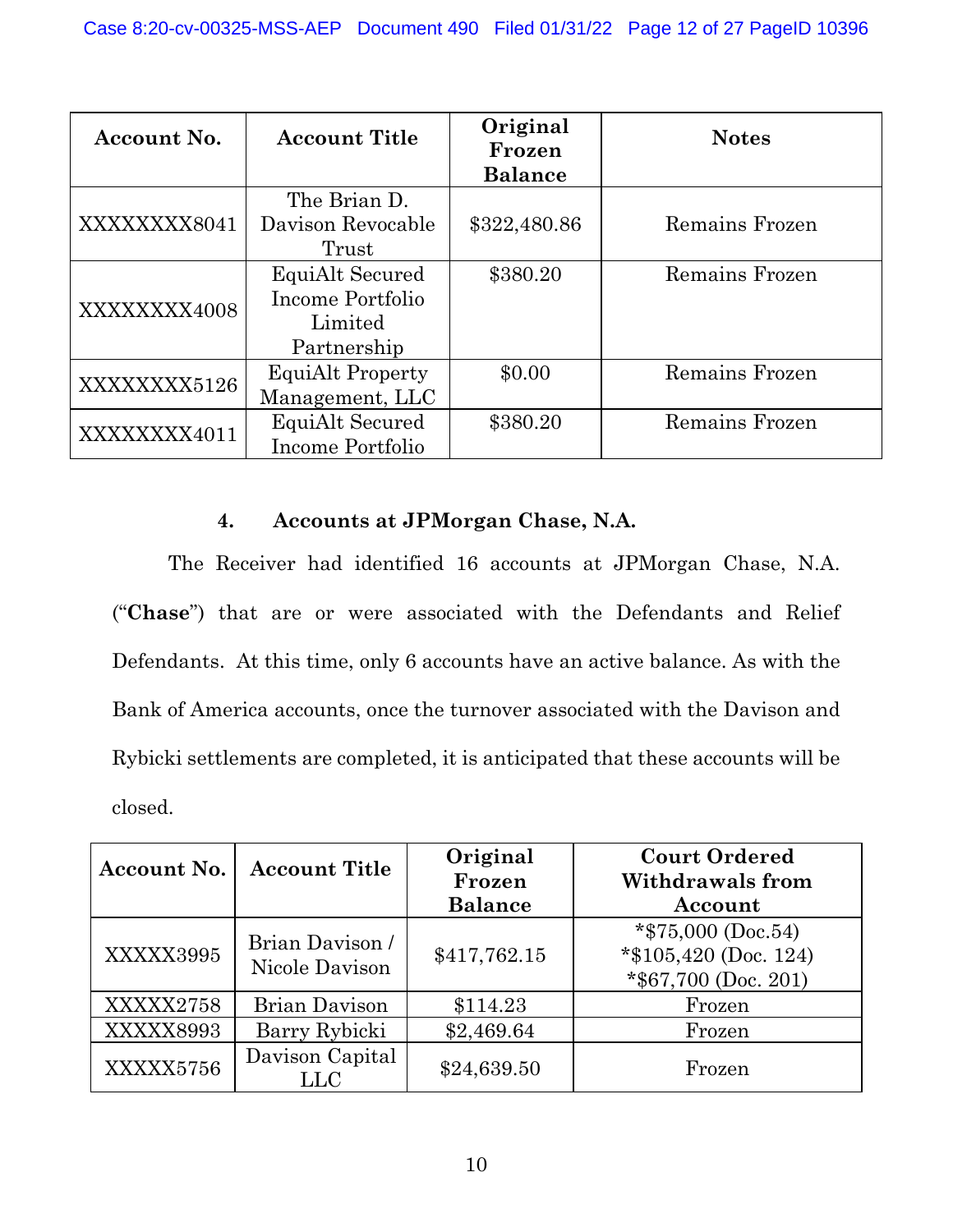| XXXXX5807 | Rosenbarry<br>Holdings LLC | \$220,021.06 | $*$ \$85,000 (Doc. 31)<br>*\$23,400 (Doc. 65)<br>*\$19,865 (Doc. 83)<br>*\$25,300 (Doc 124)<br>$$16,576$ (Doc. 171)<br>$*$ \$30,000 (Doc. 157) |
|-----------|----------------------------|--------------|------------------------------------------------------------------------------------------------------------------------------------------------|
| XXXXX9319 | Brian Davison              | \$194.15     | Frozen                                                                                                                                         |

## **5. Accounts at Comerica Bank, N.A.**

<span id="page-12-0"></span>The Receiver has identified six accounts at Comerica Bank, N.A. ("**Comerica**") that were associated with the Defendant, Barry Rybicki. It is anticipated that once the settlement with Mr. Rybicki is approved and the turnover is complete, these accounts will be closed.

| Account No. | <b>Account Title</b>                                | Frozen<br><b>Balance</b> | <b>Status</b> |
|-------------|-----------------------------------------------------|--------------------------|---------------|
| XXXXXX7306  | Barry M. Rybicki                                    | \$36,824.98              | Frozen        |
| XXXXXX7314  | Barry M. Rybicki                                    | \$30,577.31              | Frozen        |
| XXXXXX7261  | Rosenbarry Properties,<br>LLC                       | \$10,000.00              | Frozen        |
| XXXXXX7721  | Rosenbarry Properties,<br>LLC                       | \$500.00                 | Frozen        |
| XXXXXX6792  | Undetermined (possibly)<br>Rybicki-related)         | \$36,824.98              | Frozen        |
| XXXXX2102   | Barry M. Rybicki and<br>Rosemarie Rybicki JT<br>TEN | \$224.57                 | Frozen        |

#### **6. Investments and Investment Accounts**

<span id="page-12-1"></span>The Receiver has identified and frozen three investment accounts associated with the individual defendants: Coinbase (Rybicki), E\*Trade (\$225,744) (Rybicki), and Merrill Lynch (Davison). As of February 29, 2020,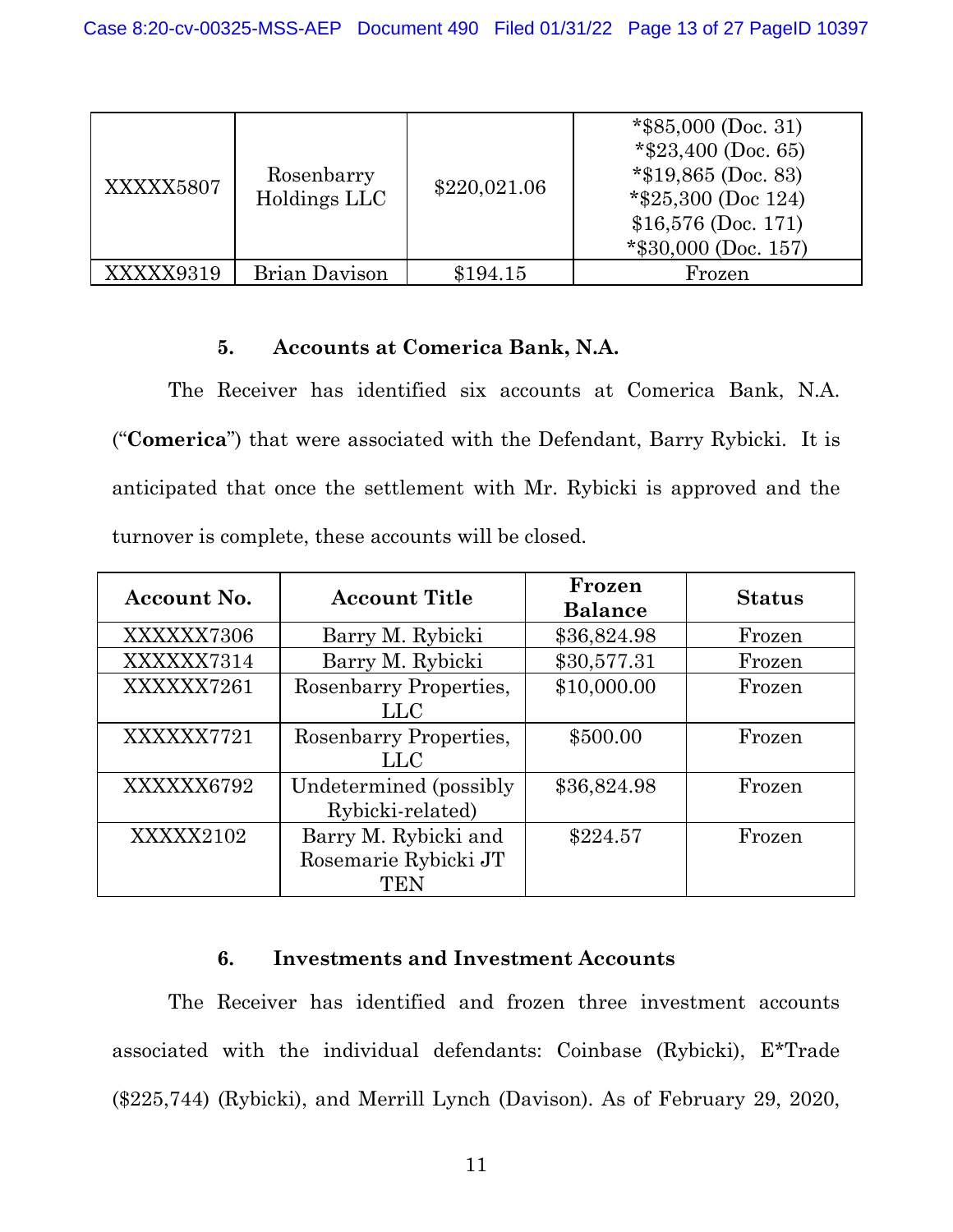the balance in Davison's Merrill Lynch accounts was \$1,350,771.36. Since then, approximately \$122,500 has been moved from Davison's personal bank account to pay capital calls in the Merrill Lynch account. Going forward, the Court has ordered that the Merrill Lynch investment advisor "shall be authorized to liquidate equities in those accounts for the sole and exclusive purpose of meeting future capital calls as they might arise." (Doc. 201 at 4) The value of the accounts as of July 30, 2021 was \$1,717,210.29. It is anticipated that the Receiver will receive approximately \$1.1 million in alternative investments from these accounts as a result of the Davison settlement.

## <span id="page-13-1"></span><span id="page-13-0"></span>**II. Disposition of Receivership Real Property**

#### **A. Receiver's Auction of Real Property**

On August 23, 2021, Receiver Burton W. Wiand held an auction for the purpose of selling 30 real estate properties related to the EquiAlt Receivership. In the 10-day window that the auction was held, the Receiver was able to sell 24 of the 30 properties directly in the auction. Five of the six properties that did not meet the reserve during the course of the auction closed during this past quarter. This first auction and the subsequent private sales of these five properties netted the Receivership \$4,028,835.91. Using the auction format, the Receiver was able to avoid paying commissions that are typically paid to the buyer and seller agents. He was able to do this by adding a buyer's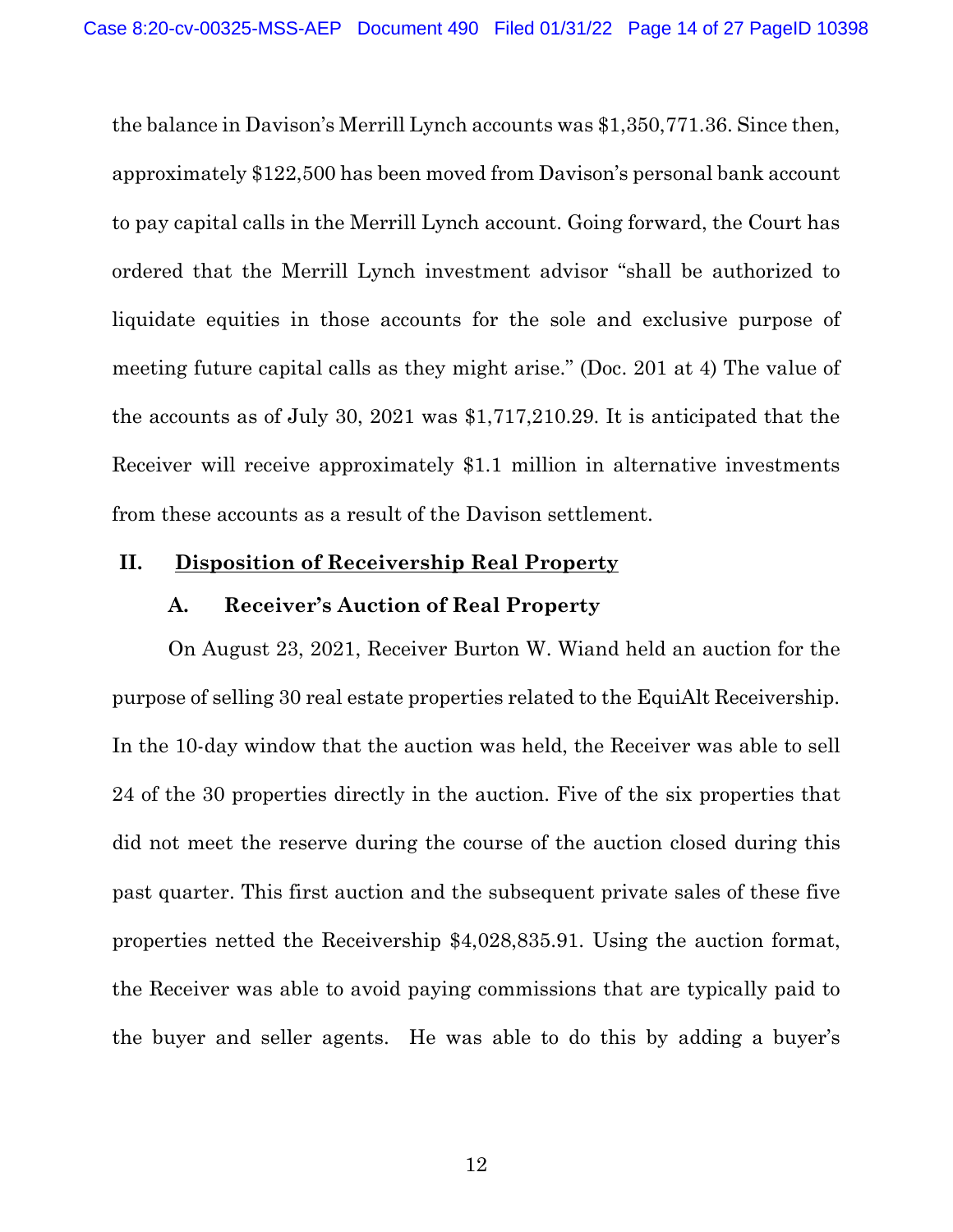premium of 5% of the winning bid amount. The Receiver then used that 5% to cover the costs of agents and title expenses.

Given the results of this first real estate auction, the Receiver moved the Court to hold a second auction which included twenty properties. The Court granted that motion on December 14, 2021 (Doc. 457). The second auction ran from January 6-12, 2022. The reserve was met on fifteen of the twenty properties resulting in proceeds to the Receivership of \$4,888,812.50. The Receiver is continuing negotiations with bidders from the other five properties.

In addition to these sales, the Receiver sold the first of the "resort" properties owned by the Receivership, Blue Waters in Treasure Island, a 13 unit multiplex. This sale resulted in proceeds to the Receivership Estate of \$4,144,700.

#### **B. Sale of Davison-Related Property**

<span id="page-14-0"></span>During this last quarter, the Receiver closed transactions on the following properties associated with Brian Davison:

• New York Condo, 21 W. 20th St., #5, New York, NY – net proceeds \$2,176,630.58;

• EquiAlt Office, 2112 W. Kennedy Blvd., Tampa, FL – net proceeds of \$1,634,350.05; and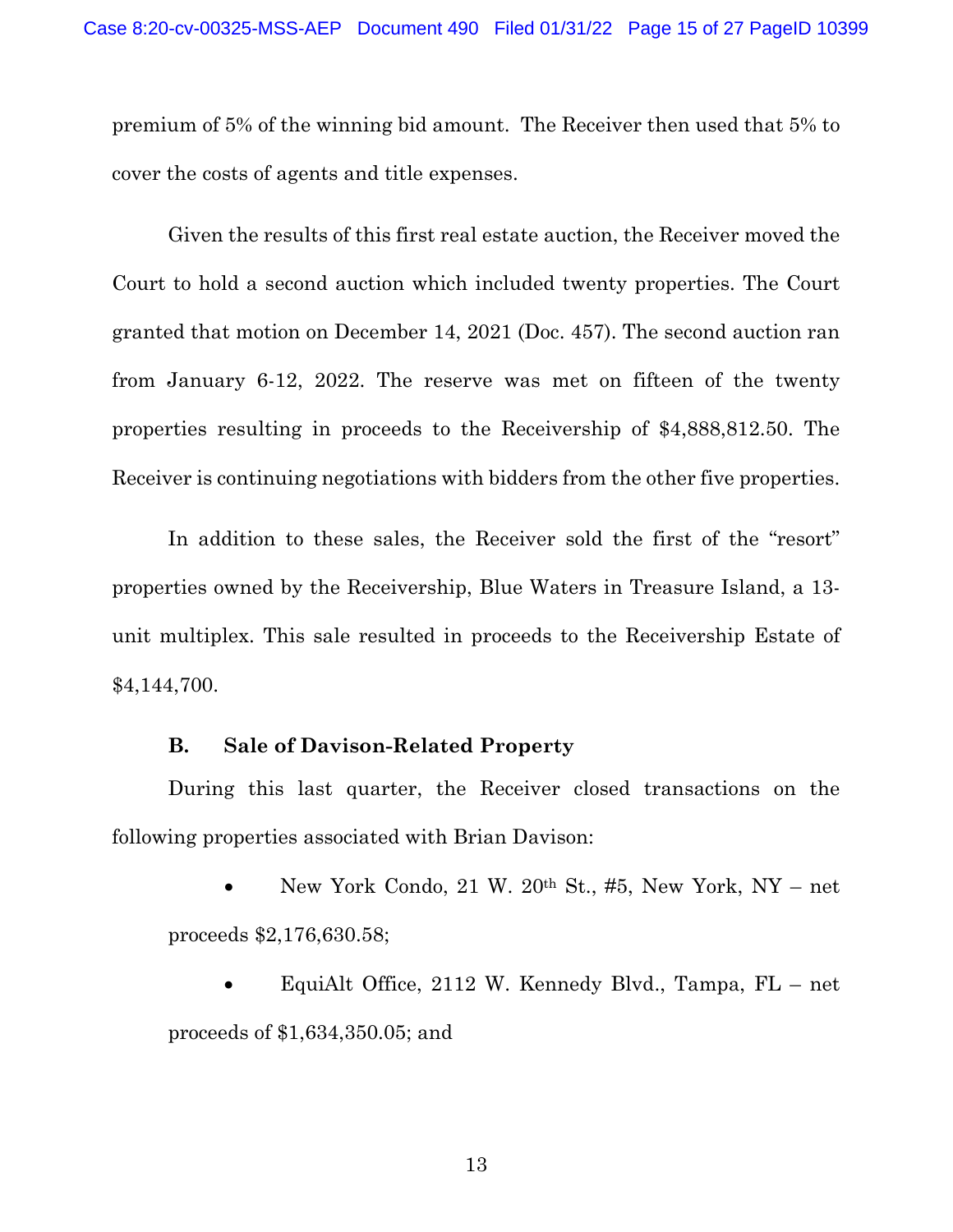• Davison Home, 128 Biscayne Ave., Tampa, FL (residence) and 305 Bosphorous Ave., Tampa, FL (adjoining vacant lot) - net proceeds \$3,370,708.71.

As part of the Davison settlement, the Receiver now holds two timeshare properties. The Receiver's team is making efforts to market and sell these interests.

## **C. Pending Property Transactions**

<span id="page-15-0"></span>In addition to the transactions discussed above, the Receiver has signed contracts on the following properties. The amounts shown below are the contract prices (not net proceeds).

- o Bungalows, 10-unit multiplex in Treasure Island \$2,800,000;
- o Five multiplex properties on Davis Island \$7,300,000;
- o Mobile home park at 5123 E. Broadway \$3,520,000;
- o 403 Jasmine Way \$1,200,000.

These sales are pending inspections, court approvals, and/or closing at the time of this report.

#### **D. Efforts to Sell and Develop EquiAlt Properties**

<span id="page-15-1"></span>In addition to continuing the successful auction of the Receivership properties, the Receiver has listed and is actively marketing his properties in Tennessee. This includes a multi-family property in Johnson City and nine

14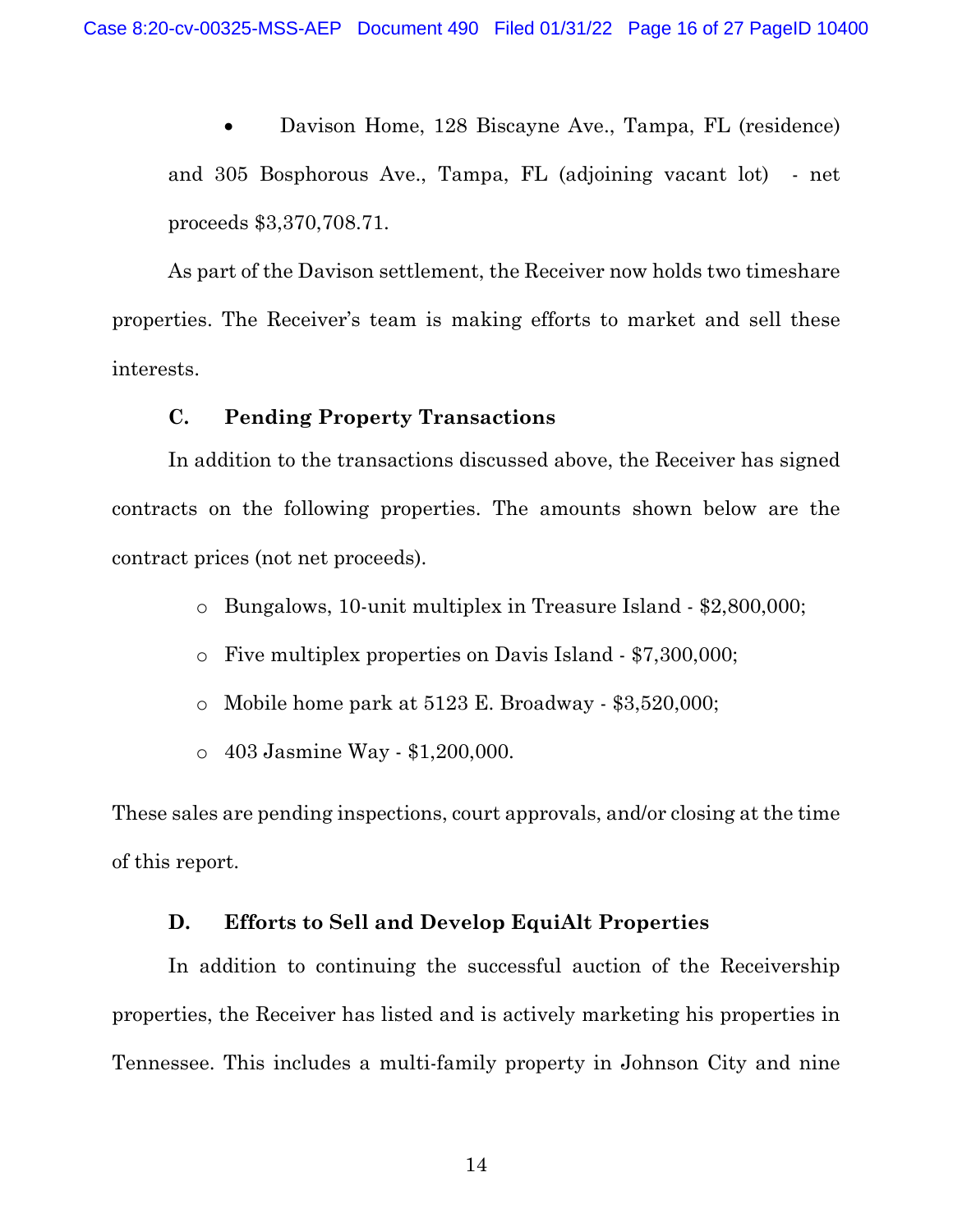single family homes in Murfreesboro and Franklin. Also, the Receiver's team is continuing the rehabilitation of certain Receivership properties. Finally, the Receiver is continuing to pursue the development or structured sale of commercial land in downtown St. Petersburg on Third Avenue South. Currently, the Receivership owns nine vacant lots (36,000 sq. ft.) in downtown St. Petersburg on the north side of 3rd Avenue South ("Vacant Properties").[4](#page-16-0) These parcels are located on a block that is bisected by an alley. There are 10 lots in the southern half of the block. The Vacant Properties are six lots on one end of the block and three lots on the other end. The holding comprises all of the southern half of the block except for one lot (Parcel No. 19-31-17-74466- 052-0170), mid-block, which is currently owned by MLF 2, Ltd. ("Non-Owned Lot"). As a contiguous parcel, all 10 lots comprise a prime development property that is currently in high demand. As the Court may be aware, redevelopment in the downtown St. Petersburg area is thriving. Since his appointment, the Receiver has investigated various options with the Vacant Properties, including selling them, purchasing the Non-Owned Lot and developing the entire property or purchasing the Non-Owned Lot and sell the entire contiguous parcel to a developer. After his investigation and analysis,

<span id="page-16-0"></span><sup>4</sup> Three of these properties are owned by EquiAlt Fund LLC, two owned by EquiAlt 519 3rd Ave S. LLC and one owned by EA SIP LLC.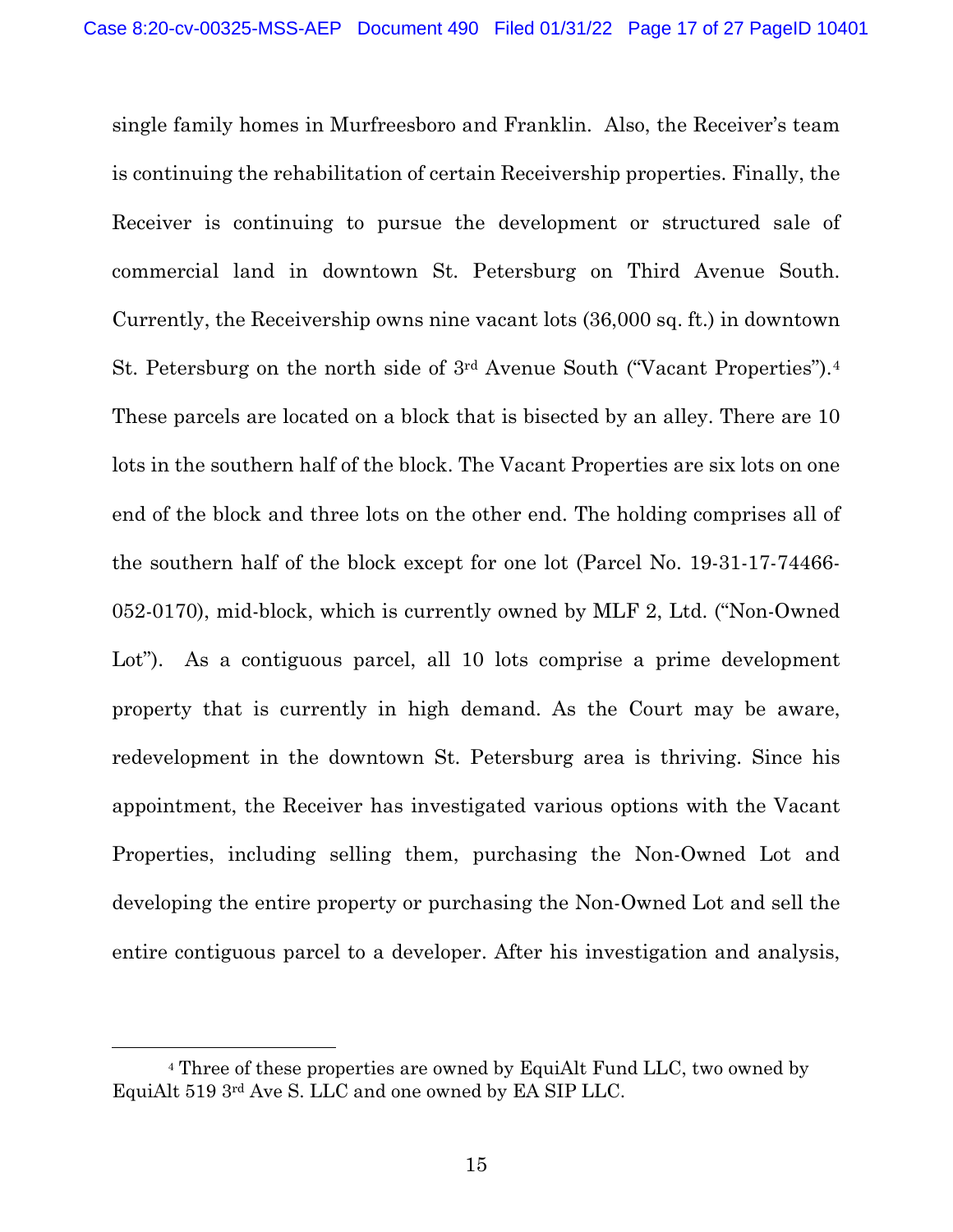the Receiver has determined that it is in the best interest of the Receivership to purchase the Non-Owned Lot and then sell all of the parcels as a package. The Receiver will be seeking the Court's approval of this plan as soon as he finalizes the contract for the Non-Owned Lot.

#### <span id="page-17-1"></span><span id="page-17-0"></span>**III. Disposition of Receivership Personal Property**

#### **A. Davison Watches, Jewelry, and Coins**

Pursuant to the Court's approval of the Receiver's choice of Sotheby's as his auction house for the sale of Mr. Davison's watches and jewelry (Doc. 419), Sotheby's recommended certain watches for sale in four different auctions – Hong Kong (October), Las Vegas (October), Geneva (November), and New York (December). Additionally, the jewelry that was turned over by Davison was also sold through Sotheby's in December.

The Hong Kong auction was held on October 10, 2021. Of the 13 items auctioned for the Receiver, 12 of the lots exceeded the reserve price. The total reserve on the twelve lots sold was \$22,880,000 HKD. The proceeds to the Receiver on these items was \$48,261,360 HKD (approximately \$6.1 million). Sotheby's will recommend how best to market the one item that did not meet the reserve. The Receiver received \$4,930,357.19 of these proceeds in January. The remainder of the proceeds are expected in March 2022.

At Sotheby's recommendation, the Receiver offered five watches in an auction in Las Vegas in late October. The total reserve on these five timepieces

16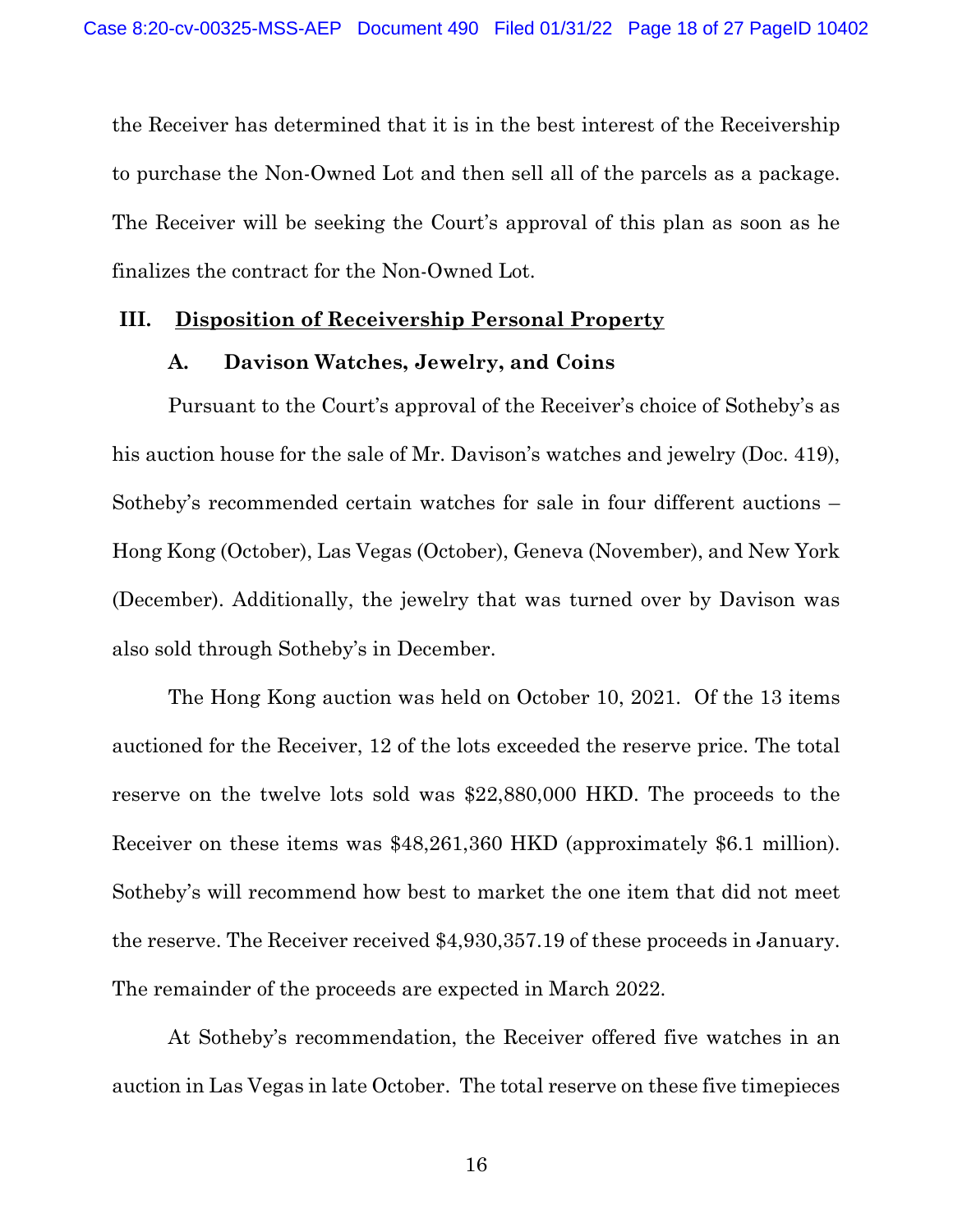was \$248,000. All told, the Receiver will receive \$412,110 in proceeds from this auction.

The Receiver had two lots in Sotheby's Geneva auction which was held on November 10, 2021. The reserve on these two watches was CHF 700.000,00. These two watches garnered CHF 976.050,00 (or approximately \$1,060,000) for the Receivership estate. The Receiver received \$498,828.85 of these proceeds in December. The balance is expected shortly.

The Receiver placed thirty-two watches in Sotheby's watch auction in New York in December. The reserve for these timepieces was \$2,863,000. These items sold for \$5,154,450. The Receiver expects these proceeds in the first quarter of 2022.

The Receiver has twenty-five watches still to sell. Sotheby's will provide a recommendation as to the most effective way to market and sell these timepieces.

In addition to the watches turned over by Mr. Davison, certain items of jewelry were turned over by the Davisons. Sotheby's sold seven of these items in December for \$114,028.50. One item did not meet its reserve. Sotheby's will recommend to the Receiver how best to market this item.

Additionally, as part of the settlement, Mr. Davison was to turn over 61 gold American Eagle coins, 480 platinum American Eagle coins, 2 Elizabeth II coins, and 13 U.S. Liberty coins. At the time of the turnover, the Receiver's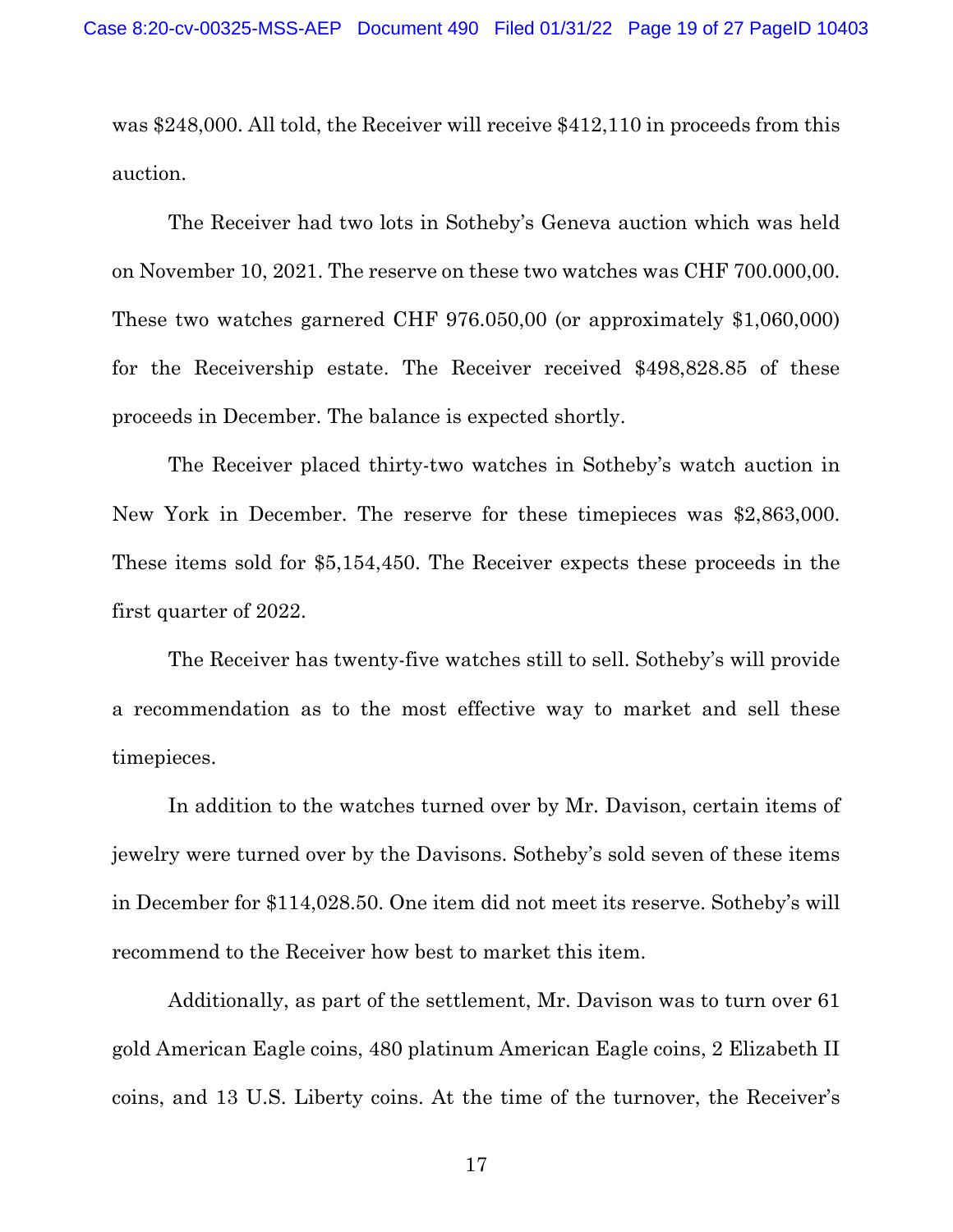consultant inspected the coins and determined that the "platinum" coins were in fact silver. Counsel for the Receiver and Mr. Davison are continuing to discuss this discrepancy which equates to a diminution in value of over \$480,000 for the assets turned over.

#### <span id="page-19-0"></span>**B. Vehicles**

#### **1. Davison Vehicles**

<span id="page-19-1"></span>As previously reported, Brian Davison had purchased a custom built 1995 Land Rover Defender (D110 ECD). The purchase price on this vehicle was approximately \$212,000. The Receiver has found a buyer for the vehicle at a purchase price of \$205,000 and has sought the Court's approval for that transaction. Additionally, the Receiver is still marketing the 1977 Ferrari 208 GTB for sale.

#### **2. Rybicki Vehicles**

<span id="page-19-2"></span>As part of his settlement with the SEC, Mr. Rybicki will be turning over to the Receiver a 2019 Porsche Turbo S Cabriolet and a 1981 Land Rover Defender. Once turned over, the Receiver will seek to market and sell these vehicles.

#### <span id="page-19-3"></span>**IV. Operating Businesses**

Initially, from the Tampa office, under the supervision of the Receiver, eight full-time employees and one part-time employee of EquiAlt oversee the rental real estate activities for the properties owned by the Receivership

18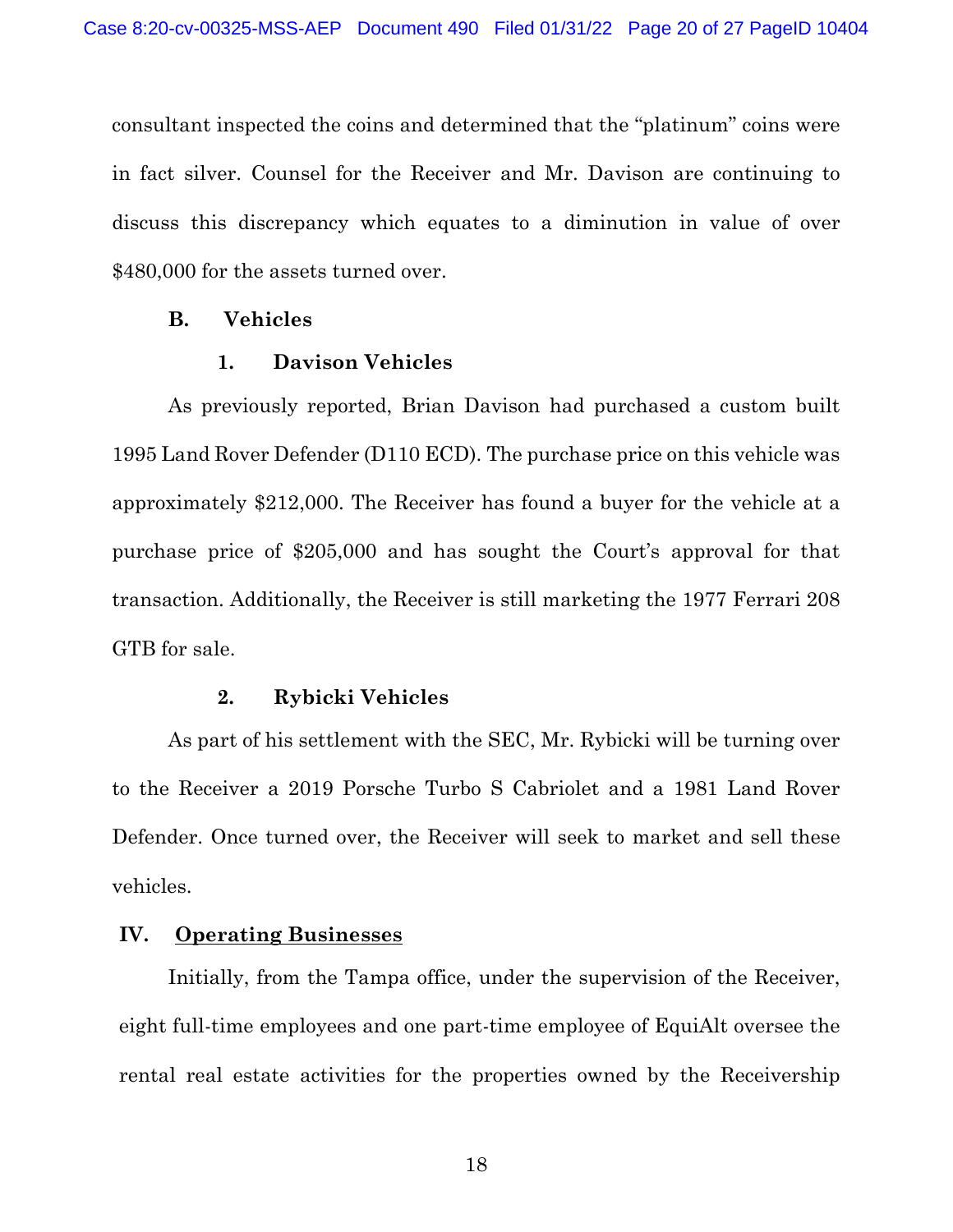Funds including the REIT and QOZ. Due to COVID 19 issues, most of the employees have been working remotely. Tony Kelly is the General Manager and oversees the operations and reports directly to the Receiver. EquiAlt employees continue to oversee certain development and construction projects that were begun prior to the Receiver being appointed as well as renovation projects that are necessary as rental properties turn over. EquiAlt has employees dedicated to leasing and tenant matters as well as maintenance issues related to the rental real estate properties. EquiAlt's staff also includes several employees dedicated to accounting activities. EquiAlt has a part-time staff member who assists with auction sales and asset liquidation. The Receiver believes that the current staffing is sufficient to support the real estate activities of the Receivership Entities as they continue to sell off properties. In addition to the Tampa employees, the Receivership also has one part-time employee in central Tennessee to manage the EquiAlt properties there. It is anticipated that the Tennessee properties will be sold during this upcoming quarter and the Receiver will no longer need this employee.

At the end of December 2021, the Receivership has approximately \$30 million on hand in cash. Four million has been segregated to an operational account specifically for ongoing operation needs. These funds are sufficient for current operation including taxes, repairs, necessary renovations, personnel expense, insurance and general maintenance. Currently, the Receivership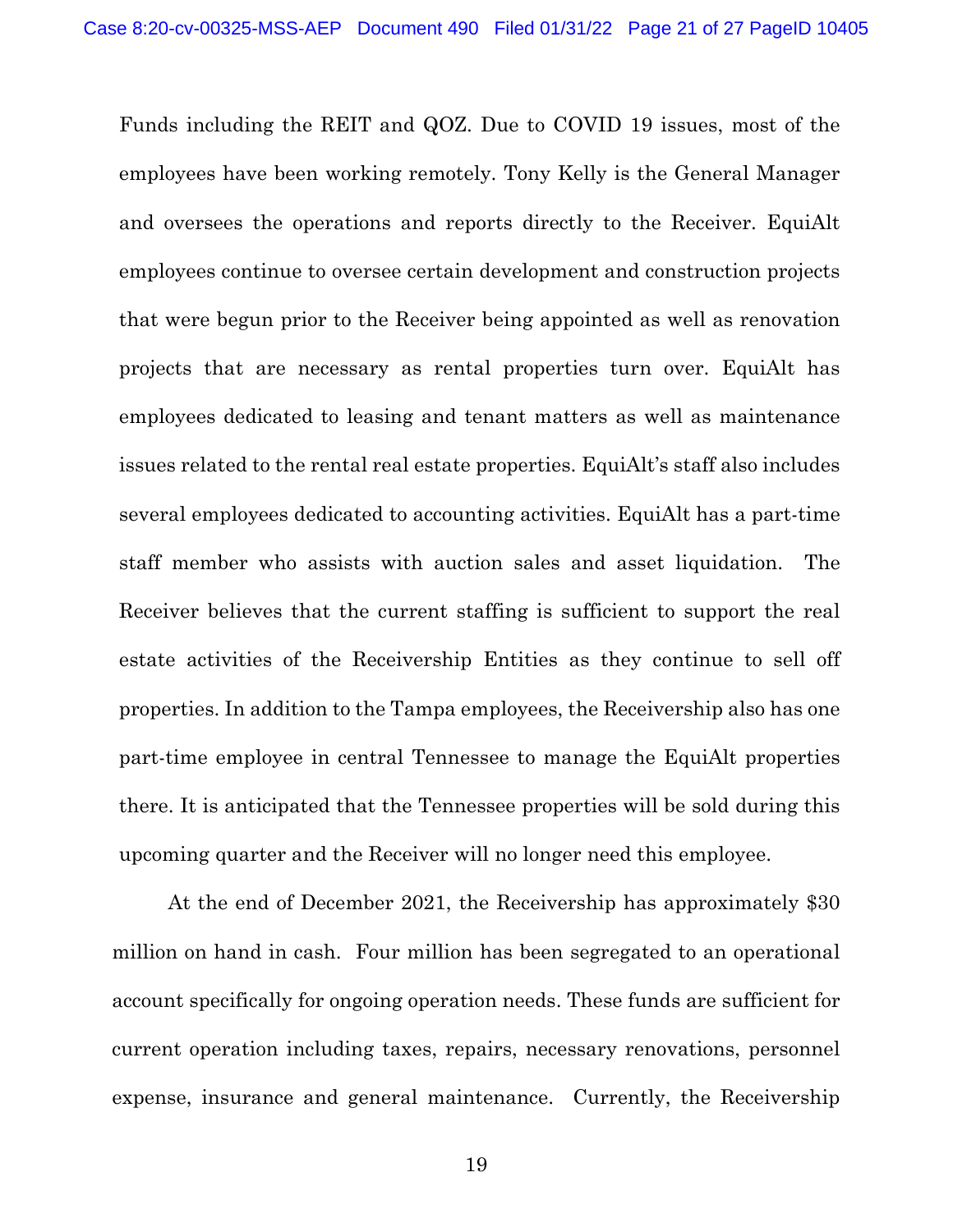Entities are operating in a cash flow positive situation with the rental income of the properties covering EquiAlt's operational costs.

In addition to the real property operations of the Receivership Entities, the Receiver continues to manage the Receivership's interests in Commerce Brewing and another brewery Bolero Snort. More information regarding these businesses is included in earlier status reports.

## <span id="page-21-1"></span><span id="page-21-0"></span>**V. Pending and Contemplated Litigation**

## **A. Pending Litigation**

#### **1. Clawback Litigation**

<span id="page-21-2"></span>Based upon the forensic accountants' cash-in/cash-out analysis of the Receivership Entities, the Receiver has identified more than 270 investments where an investor received more money from a Receivership Entity than he or she contributed to the Receivership Entity. In Ponzi schemes, such amounts are generally referred to as "**false profits**" because the money transferred to the pertinent investor was not derived from legitimate activities but from other defrauded investors. Receivers in the Eleventh Circuit (and nationwide) have a clear right to recover false profits through fraudulent transfer or "**clawback**" litigation. *See, e.g., Wiand v. Lee, et al.*, 753 F.3d 1194 (11th Cir. 2014). Prior to filing any lawsuit, the Receiver sought to settle these claims to the extent possible.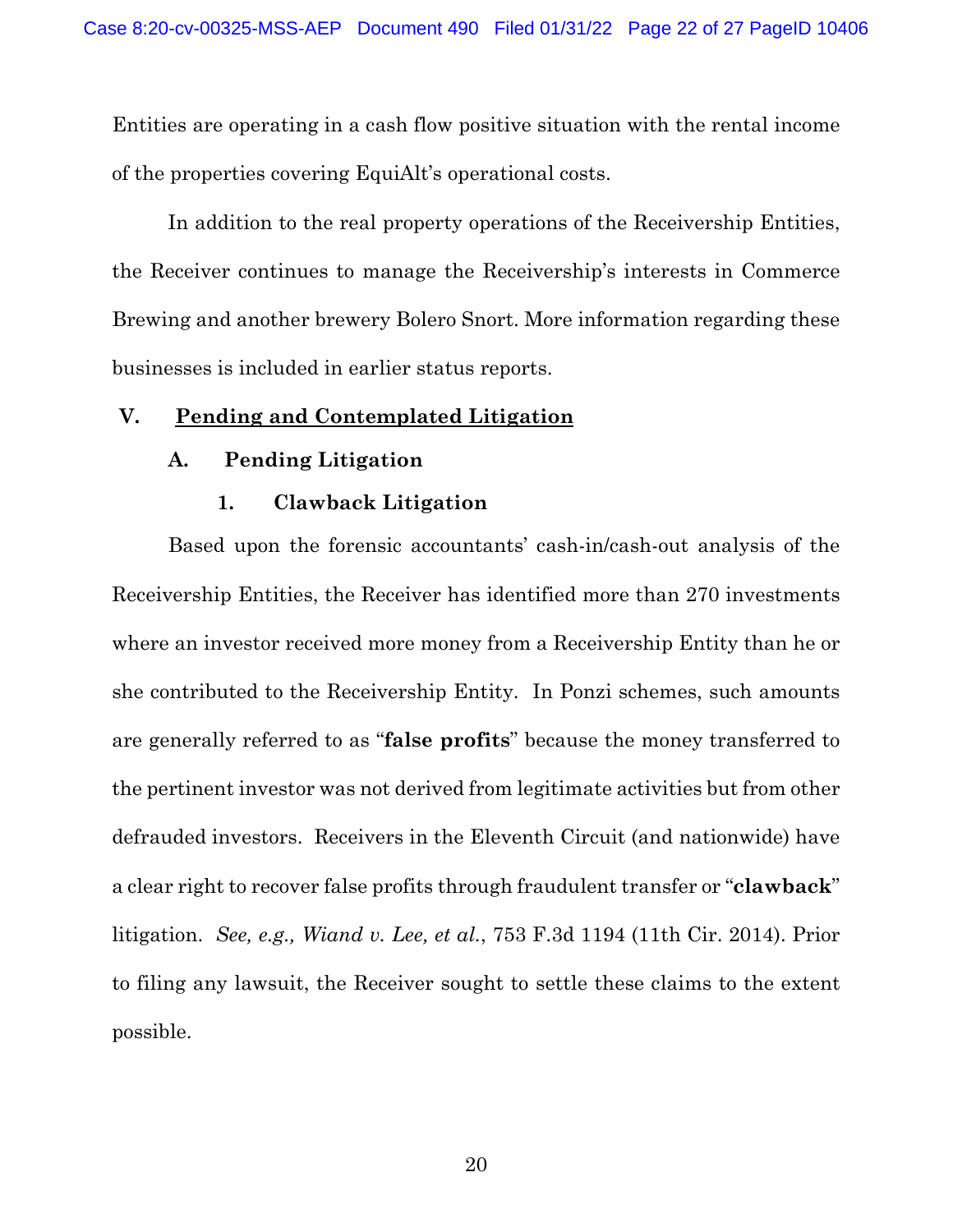On February 13, 2021, the Receiver filed a consolidated clawback action against 124 investors who received false profits. *See Wiand v. Adamek, et al.*, Case No. 8:21-cv-360-TPB-CPT. All told, the Receiver has settled his claims against 106 investors for a settlement recovery of \$1,917,350.22 (\$1,116,401.99 from *Adamek* defendants and \$840,948.23 from other net winner investors). Upon settling with various investors, the Receiver has sought and received approval by the Receivership court of those settlements.

In the *Adamek* case, the Receiver had defended against motions to dismiss filed by several defendants. The court denied those motions and the Receiver is continuing to pursue these claims. The parties have agreed to use Judge Greg Holder as the mediator for the remaining claims. Currently, Clerk's Defaults have been entered against 51 Investor Defendants in the amount of \$741,507.76. The Receiver's legal team will proceed with filing for default judgments against these defendants.

Also on February 13, 2021, the Receiver filed a clawback case asserting tort claims against sales agents who aided and abetted the scheme or otherwise knew or should have known of fraudulent activity. The Receiver's claims in this case exceed \$18 million. Many of these sales agent defendants are also the subject of regulatory actions brought by the SEC and the Arizona Corporations Commission. The Receiver has received approval from the Receivership Court for a \$130,000 settlement with two of the Sales Agent Defendants.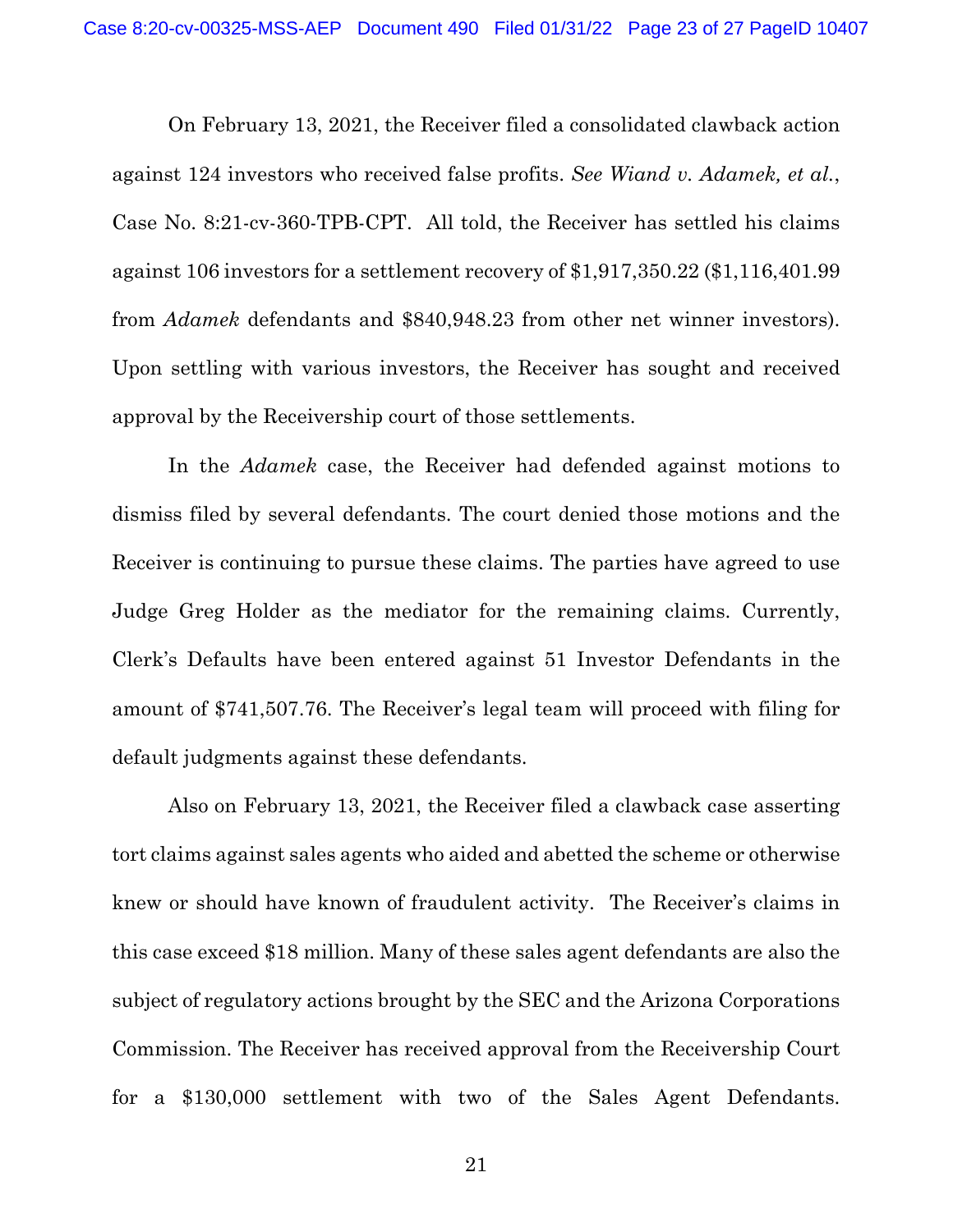Additionally, the Receiver has settled claims with two other defendants and will be seeking the Court's approval for this settlement in the near future. Also, pursuant to the Court's order in the *Family Tree* case, the parties have participated in and are scheduling mediations before the March 10, 2022 deadline. The Receiver has settled claims against two sales agent defendants through mediation. The Receiver is pursuing the claims as set forth in this action but is also working toward meeting the Court's deadline to conduct mediation with the defendants.

## **2. Class Action and Receiver's Action Against Law Firm Defendants**

<span id="page-23-0"></span>As discussed in more detail in the Receiver's Sixth Quarterly Status Report, both Class Action Investors (the *Gleinn* case) and the Receiver have asserted claims against attorney Paul Wassgren and his former law firms, DLA Piper, and Fox Rothschild, who provided legal services to certain Receivership Entities. The *Gleinn* case is pending in the Middle District of Florida and the Receiver's action is pending in state court in California. The parties in these two cases participated jointly in a mediation in mid-August. Although a final settlement was not reached, the parties did not impasse. Rather, the parties are continuing to work through issues in hopes of achieving a favorable settlement for the Receivership Estate. The courts in both cases have issued a stay while the parties continue these efforts.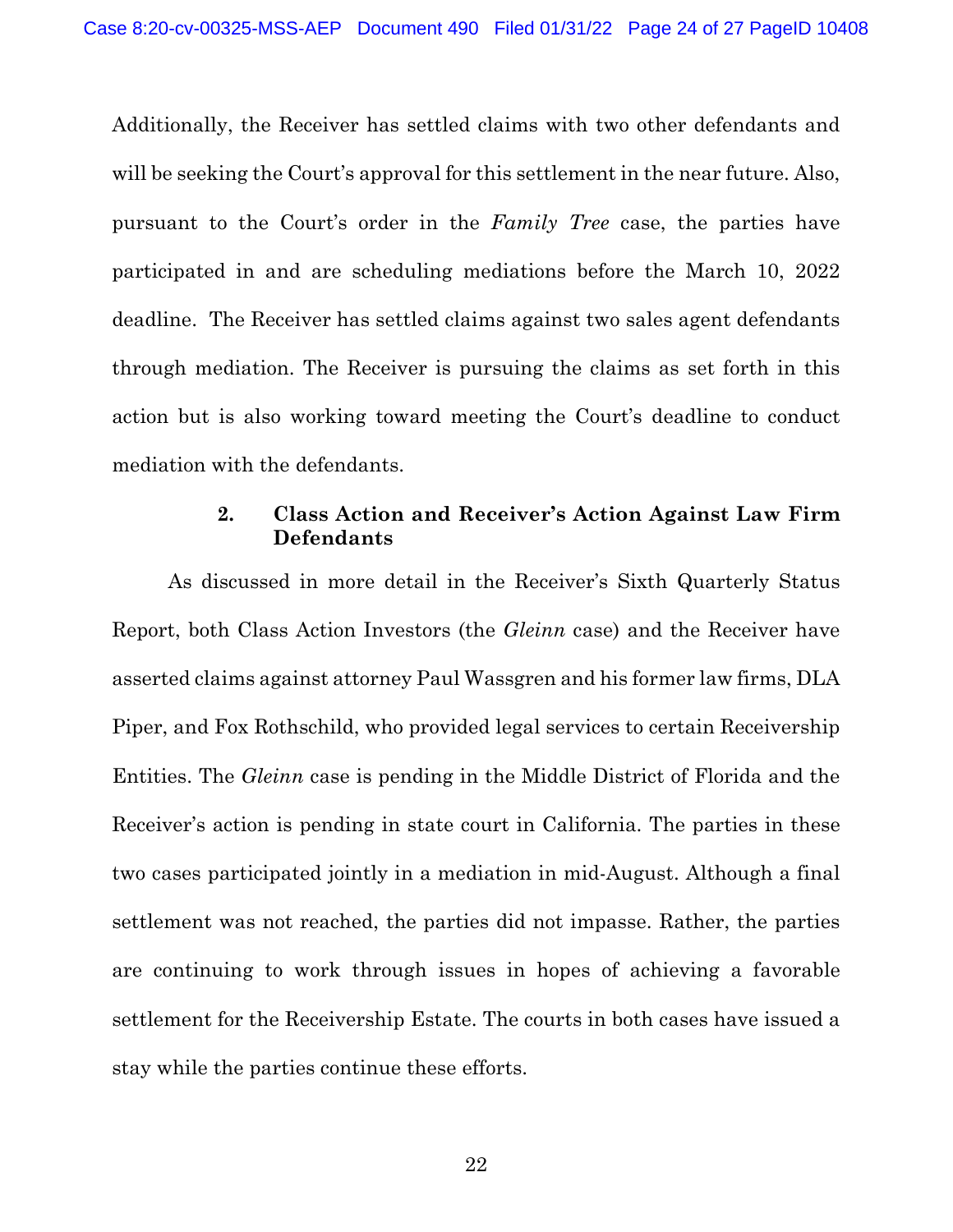#### <span id="page-24-0"></span>**VI. Claims Process and Communications with EquiAlt Investors.**

The Receiver, through Omni Agent Solutions, mailed out 3,370 proof of claim packets to EquiAlt investors, creditors and other related recipients on September 23, 2021. This date is important as it establishes the timeline for submission of proof of claim forms. To be eligible for review by the Receiver, all proof of claim forms must be received by Omni by the Claims Bar Date of **December 22, 2021**. Submission of a proof of claim does not necessarily mean that the Receiver will accept or approve the claim. In addition to mailing out the proof of claim forms, pursuant to the Court's Order, the Receiver published a notice regarding the claims process in the *USA Today*, *Arizona Republic, Tampa Bay Times, San Francisco Chronicle and the Los Angeles Times.* As of December 31, 1889 claims had been submitted through Omni, totaling more than \$150 million in claims.

The Receiver's team will begin reviewing the submitted claim forms in order to submit a Claims Determination motion, hopefully in the second quarter of 2022. Once that motion is approved by the Court, it is anticipated that the Receiver would make his first distribution to the defrauded investors. As stated previously, the assets in this Receivership are of substantial value but it is not possible or appropriate to estimate what the total distributions will be. Continued Quarterly Status Reports will keep investors and creditors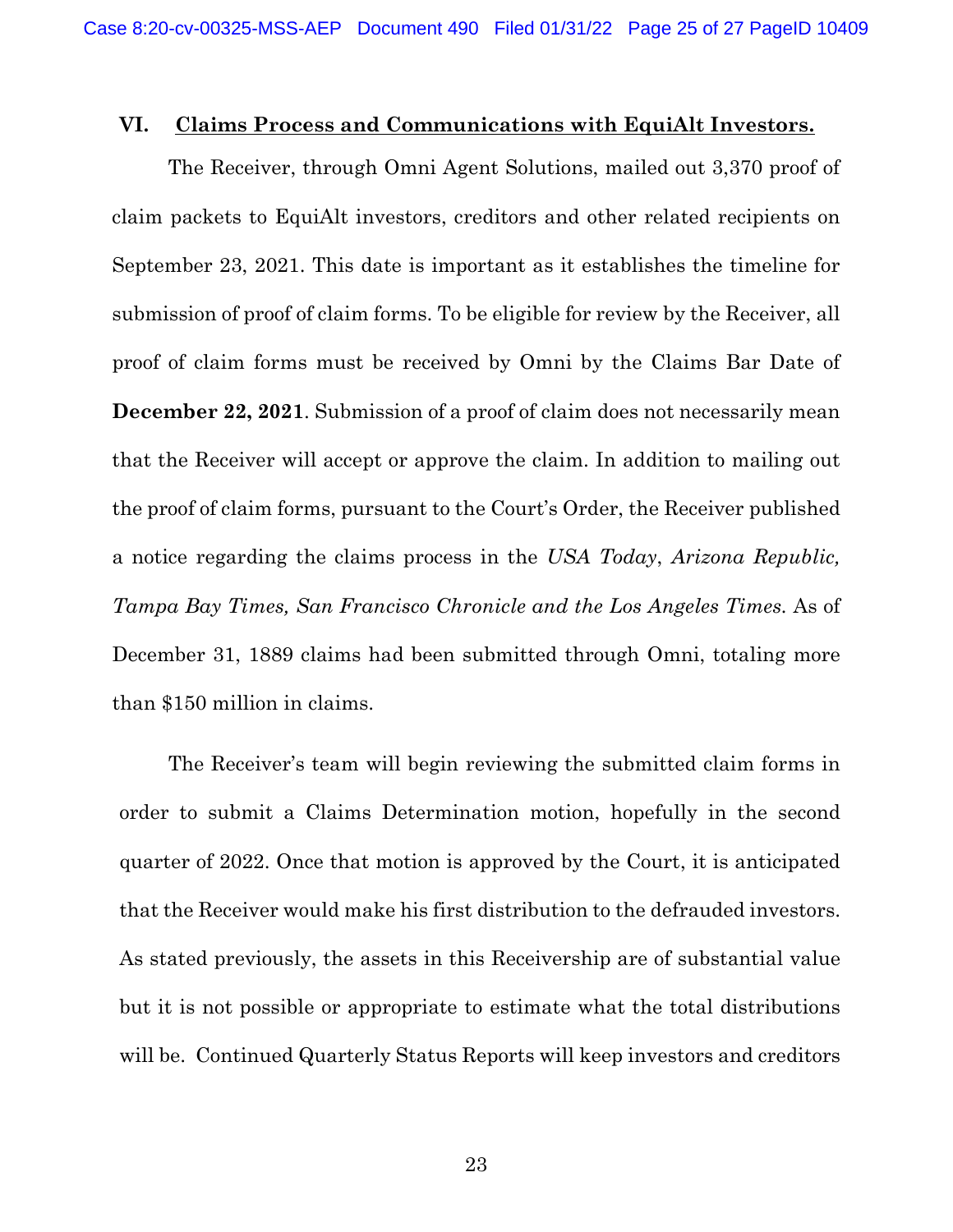advised of the Receiver's progress and the liquidation of assets. Investors and creditors are encouraged to review these reports and the Receiver's website.

#### <span id="page-25-0"></span>**VII. The Next Ninety Days.**

The Order Appointing Receiver requires each Quarterly Status Report to contain "[t]he Receiver's recommendations for a continuation or discontinuation of the receivership and the reasons for the recommendations." Doc. 11 ¶ 29.G. At this stage, the Receiver recommends continuation of the Receivership because he still has (1) the ongoing need to manage and in part develop, the real property business of the Receivership; (2) hundreds of properties to liquidate; (3) substantial personal property to liquidate, including watches and jewelry; (4) continuation of the claims process to determine eligible claimants and direct the distribution of funds to defrauded investors; and (5) evaluate, liquidate or otherwise consolidate the business operations of the various business entities that the Receiver currently controls and/or operates.

Respectfully submitted,

**/s/ Burton W. Wiand** Burton W. Wiand, Receiver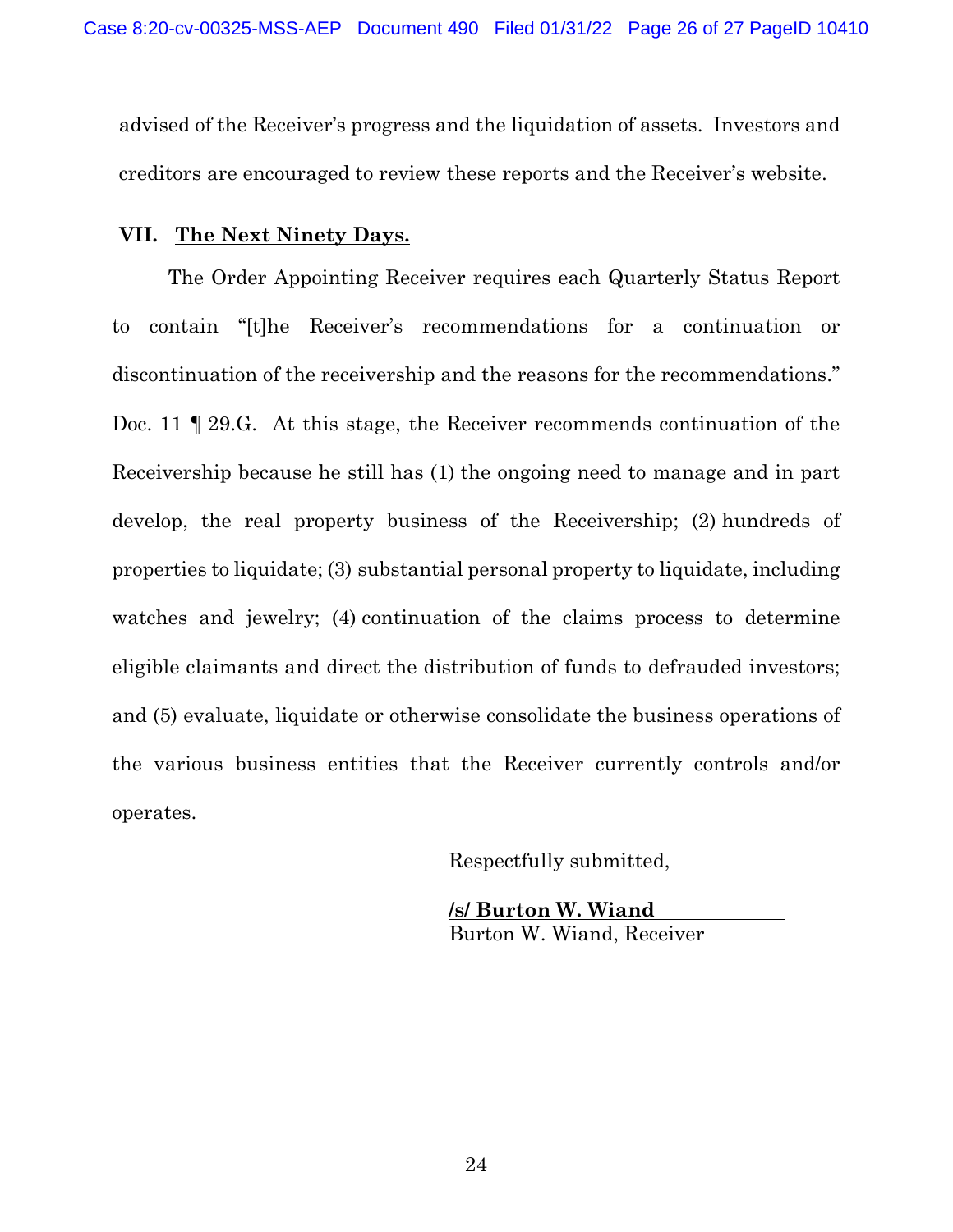## **CERTIFICATE OF SERVICE**

**I HEREBY CERTIFY** that on January 31, 2022, I electronically filed

the foregoing with the Clerk of the Court by using the CM/ECF system.

**/s/ Katherine C. Donlon**

Katherine C. Donlon, FBN 0066941 [kdonlon@jclaw.com](mailto:kdonlon@jclaw.com) JOHNSON, CASSIDY, NEWLON & DeCORT P.A. 2802 N. Howard Avenue Tampa, FL 33607 Tel: (813) 291-3300 Fax: (813) 324-4629

and

Jared J. Perez, FBN 0085192 [jperez@guerraking.com](mailto:jperez@guerraking.com) R. Max McKinley, FBN 119556 [mmckinley@guerraking.com](mailto:mmckinley@guerraking.com) GUERRA KING P.A. 1408 N. Westshore Blvd., Ste 1010 Tampa, FL 33607 Tel: (813) 347-5100 Fax: (813) 347-5198 Attorneys for Receiver Burton W. Wiand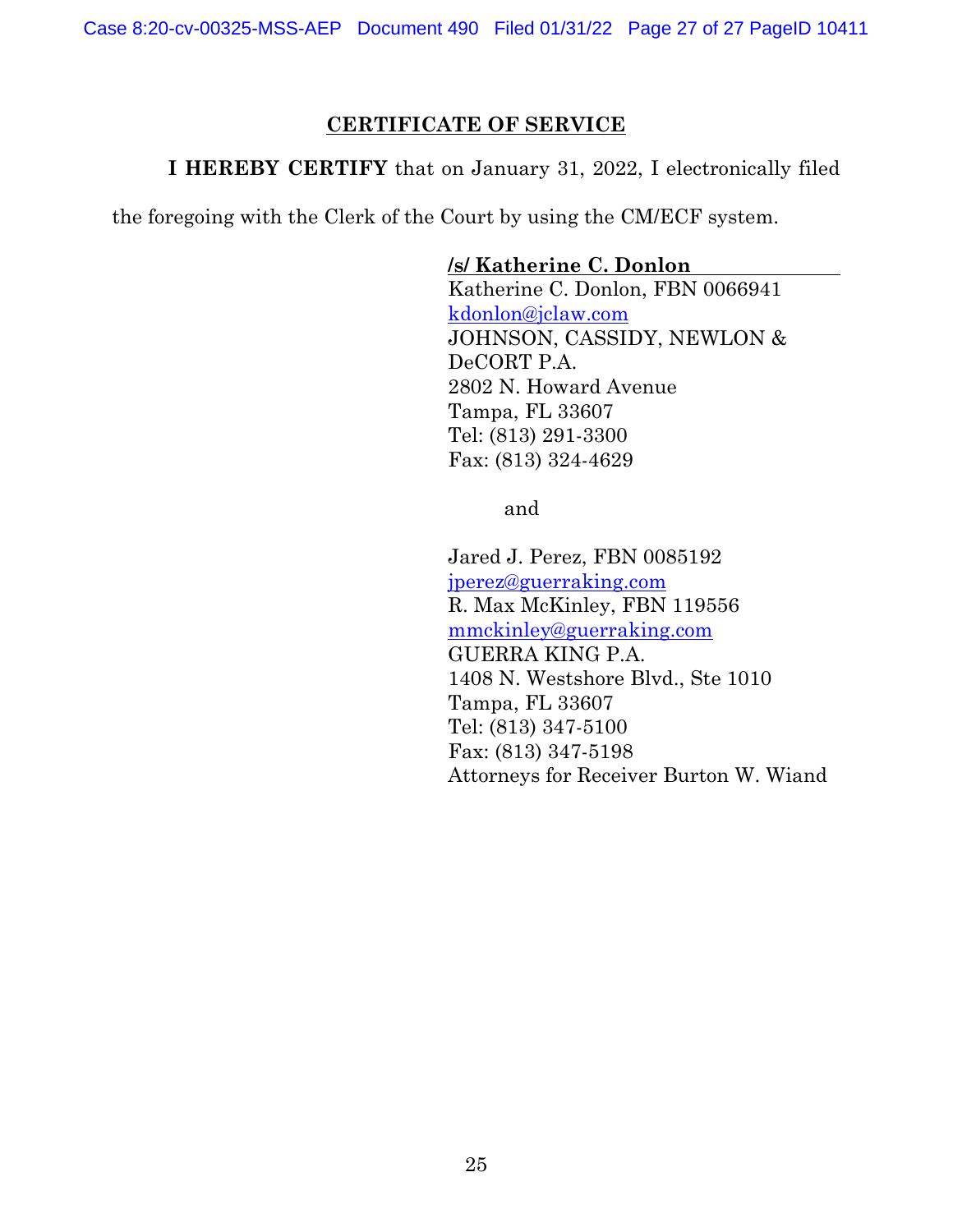Case 8:20-cv-00325-MSS-AEP Document 490-1 Filed 01/31/22 Page 1 of 6 PageID 10412

# **EXHIBIT 1**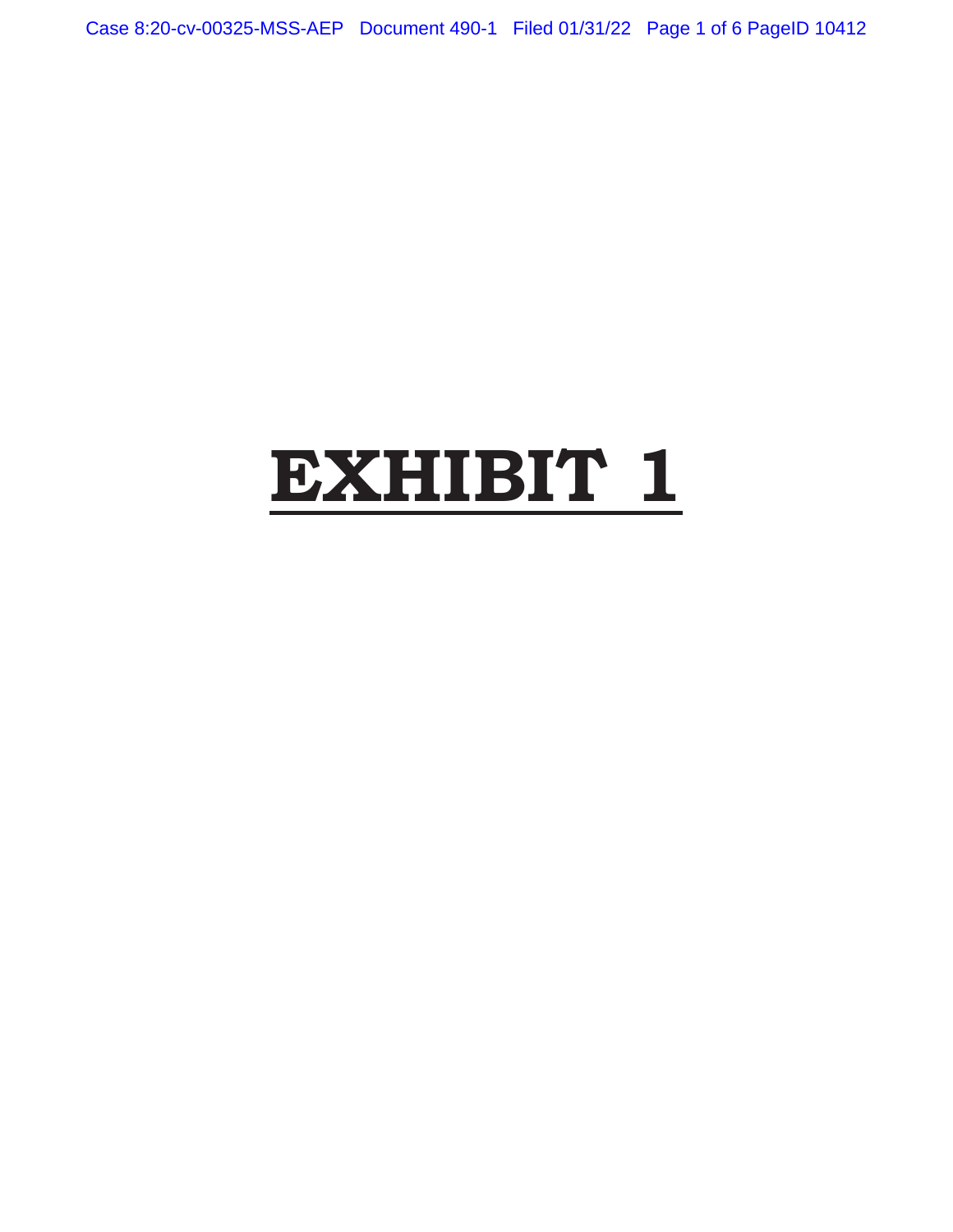Case 8:20-cv-00325-MSS-AEP Document 490-1 Filed 01/31/22 Page 2 of 6 PageID 10413



**Oldsmar / Tampa / St. Petersburg**

727‐785‐4447 813‐498‐1294 727‐784‐5491 **Fax**

**www.pdr‐cpa.com**

## *REPORT OF STANDARDIZED FUND ACCOUNTING REPORT*

EquiAlt, LLC et al. Receivership Tampa, FL

We have compiled the standardized fund accounting report for Burton W. Wiand as Receiver for EquiAlt, LLC et al., cash basis, from the period of October 1, 2021 to December 31, 2021, included in the accompanying prescribed form (Civil Court Docket No 8:20-cv-325-T-35AEP). We have not audited or reviewed the accompanying standardized fund accounting report and accordingly, do not express an opinion or any assurance about whether the standardized fund accounting report is in accordance with the form prescribed by the Civil Court Docket No. 8:20-cv-325-T-35AEP)

EquiAlt LLC Receivership is responsible for the preparation and fair presentation of the standardized fund account report in accordance with requirements prescribed by the Civil Court Docket No 8:20-cv-325-T-35AEP and for designing, implementing, and maintaining internal control relevant to the preparation and fair presentation of the standardized fund accounting report.

Our responsibility is to conduct the compilation in accordance with Statements on Standards for Accounting and Review Services issued by the American Institute of Certified Public Accountants. The objective of a compilation is to assist EquiAlt LLC Receivership in presenting financial information in the form of a standardized fund accounting report without undertaking to obtain or provide any assurance that there are no material modifications that should be made to the standardized fund accounting report.

 This standardized fund accounting report is presented in accordance with the requirements of the Civil Court Docket No. 8:20-cv-325-T-35AEP, which differ from accounting principles generally accepted in the United States of America. This report is intended solely for the information and use of the Civil Court Docket No 8:20-cv-325-T-35AEP and is not intended and should not be used by anyone other than this specified party.

> Oldsmar, Florida January 18, 2022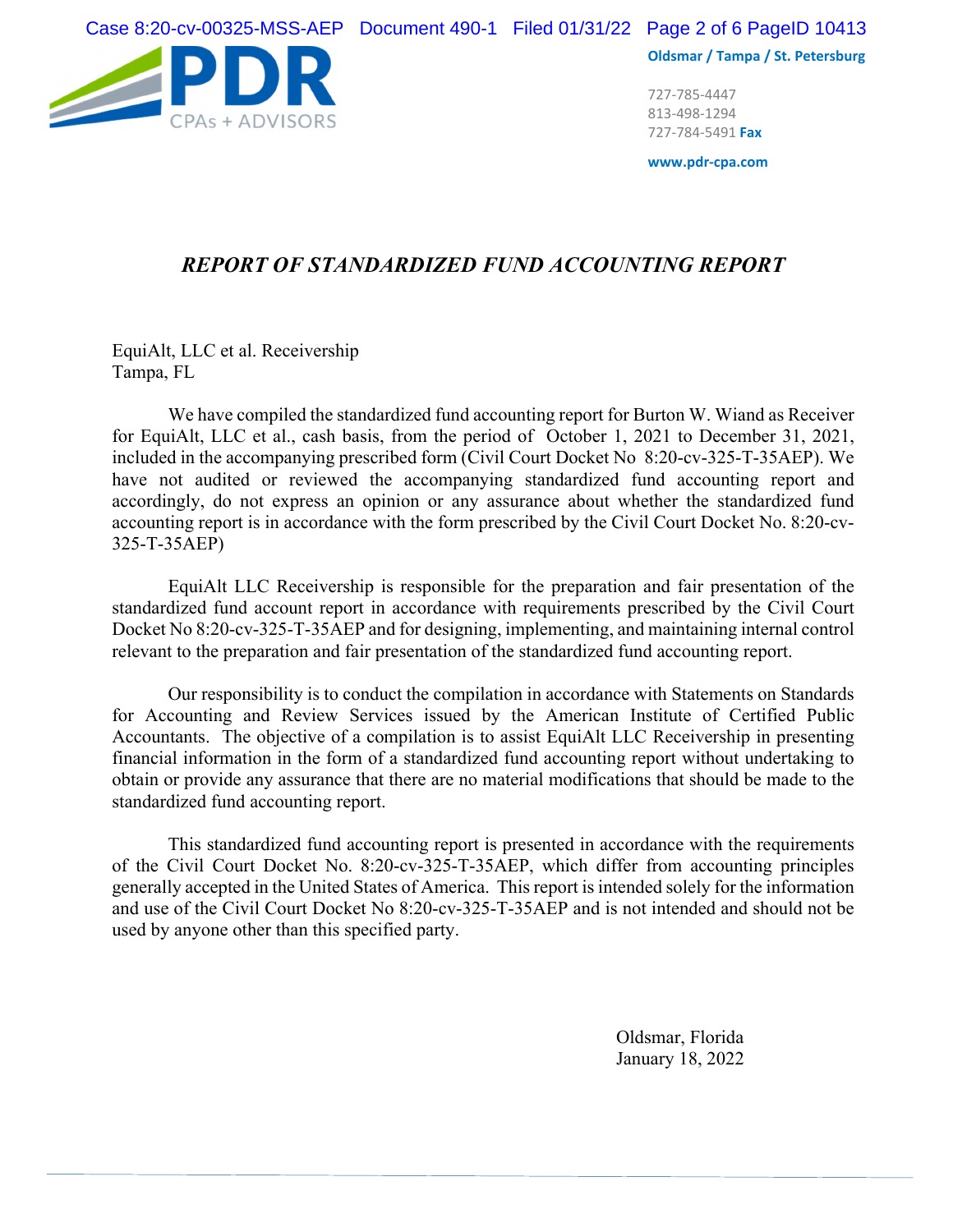# Case 8:20-cv-00325-MSS-AEP Document 490-1 Filed 01/31/22 Page 3 of 6 PageID 10414

**Standardized Fund Accounting Report for** 

**Burton W. Wiand as Receiver for EquiAlt, LLC et al. - Cash Basis Receivership; Civil Court Docket No. 8:20-cv-325-T-35AEP**

**Reporting Period 10/01/2021 to 12/31/2021**

|                  | FUND ACCOUNTING (See Instructions):                                      | <b>Detail</b> | <b>Subtotal</b> | <b>Grand Total</b>  |
|------------------|--------------------------------------------------------------------------|---------------|-----------------|---------------------|
| Line 1           | Beginning Balance (As of 10/01/2021):                                    |               |                 | 14,447,777.35<br>\$ |
|                  | <b>Increases in Fund Balance:</b>                                        |               |                 |                     |
| Line 2           | <b>Business Income</b>                                                   | 1,403,635.89  |                 |                     |
| Line 3           | Cash and Securities*                                                     | 5,856.47      |                 |                     |
| Line 4           | Interest/Dividend Income                                                 | 11,070.99     |                 |                     |
| Line 5           | <b>Business Asset Liquidation</b>                                        | 15,747,281.25 |                 |                     |
| Line 6<br>Line 7 | Personal Asset Liquidation<br>Third-Party Litigation Income              | 870,511.31    |                 |                     |
| Line 8           | Miscellaneous - Other                                                    | (19, 859.18)  |                 |                     |
|                  | Total Funds Available (Line 1 - 8):                                      |               | 18,018,496.73   | 32,466,274.08       |
|                  |                                                                          |               |                 |                     |
| Line 9           | <b>Decreases in Fund Balance:</b><br><b>Disbursements to Investors</b>   |               |                 |                     |
|                  | Line 10 Disbursements for Receivership Operations                        |               |                 |                     |
|                  | Line 10a Disbursements to Receiver or Other Professionals                | 351,331.15    |                 |                     |
|                  | Line 10b Business Asset Expenses                                         | 1,919,821.23  |                 |                     |
|                  | Line 10c Personal Asset Expenses                                         |               |                 |                     |
|                  | Line 10d Investment Expenses<br>Line 10e Third-Party Litigation Expenses |               |                 |                     |
|                  | 1. Attorney Fees                                                         |               |                 |                     |
|                  | 2. Litigation Expenses                                                   |               |                 |                     |
|                  | <b>Total Third-Party Litigation Expenses</b>                             |               |                 |                     |
|                  | Line 10f Tax Administrator Fees and Bonds                                |               |                 |                     |
|                  | Line 10g Federal and State Tax Payments                                  |               |                 |                     |
|                  | <b>Total Disbursements for Receivership Operations</b>                   |               | 2,271,152.38    | 2,271,152.38        |
| Line 11          | Disbursements for Distribution Expenses Paid by the Fund                 |               |                 |                     |
|                  | Line 11a Distribution Plan Development Expenses:                         |               |                 |                     |
|                  | 1. Fees:                                                                 |               |                 |                     |
|                  | Fund Administrator                                                       |               |                 |                     |
|                  | Independent Distribution Consultant (IDC)                                |               |                 |                     |
|                  | Distribution Agent                                                       |               |                 |                     |
|                  | Consultants                                                              |               |                 |                     |
|                  | Legal Advisors                                                           |               |                 |                     |
|                  | <b>Tax Advisors</b>                                                      |               |                 |                     |
|                  | 2. Administrative Expenses<br>3. Miscellaneous                           |               |                 |                     |
|                  | <b>Total Plan Development Expenses</b>                                   |               |                 |                     |
|                  | Line 11b Distribution Plan Implementation Expenses:                      |               |                 |                     |
|                  | 1. Fees:                                                                 |               |                 |                     |
|                  | Fund Administrator                                                       |               |                 |                     |
|                  | <b>IDC</b>                                                               |               |                 |                     |
|                  | Distribution Agent                                                       |               |                 |                     |
|                  | Consultants                                                              |               |                 |                     |
|                  | Legal Advisors                                                           |               |                 |                     |
|                  | <b>Tax Advisors</b>                                                      |               |                 |                     |
|                  | 2. Administrative Expenses                                               |               |                 |                     |
|                  | 3. Investor Identification:                                              |               |                 |                     |
|                  | Notice/Publishing Approved Plan                                          |               |                 |                     |
|                  | <b>Claimant Identification</b>                                           |               |                 |                     |
|                  | <b>Claims Processing</b><br>Web Site Maintenance/Call Center             |               |                 |                     |
|                  | 4. Fund Administrator Bond                                               |               |                 |                     |
|                  | 5. Miscellaneous                                                         |               |                 |                     |
|                  | 6. Federal Account for Investor Restitution                              |               |                 |                     |
|                  | (FAIR) Reporting Expenses                                                |               |                 |                     |
|                  | <b>Total Plan Implementation Expenses</b>                                |               |                 |                     |
|                  | <b>Total Disbursements for Distribution Expenses Paid by the Fund</b>    |               |                 |                     |
| Line 12          | <b>Disbursements to Court/Other:</b>                                     |               |                 |                     |
|                  | Line 12a Investment Expenses/Court Registry Investment                   |               |                 |                     |
|                  | System (CRIS) Fees                                                       |               |                 |                     |
|                  | Line 12b Federal Tax Payments                                            |               |                 |                     |
|                  | <b>Total Disbursements to Court/Other:</b>                               |               |                 |                     |
|                  | <b>Total Funds Disbursed (Lines 9 - 11)</b>                              |               |                 | 2,271,152.38        |
| Line 13          | Ending Balance (As of 12/31/2021)                                        |               |                 | 30, 195, 121.70     |
|                  |                                                                          |               |                 |                     |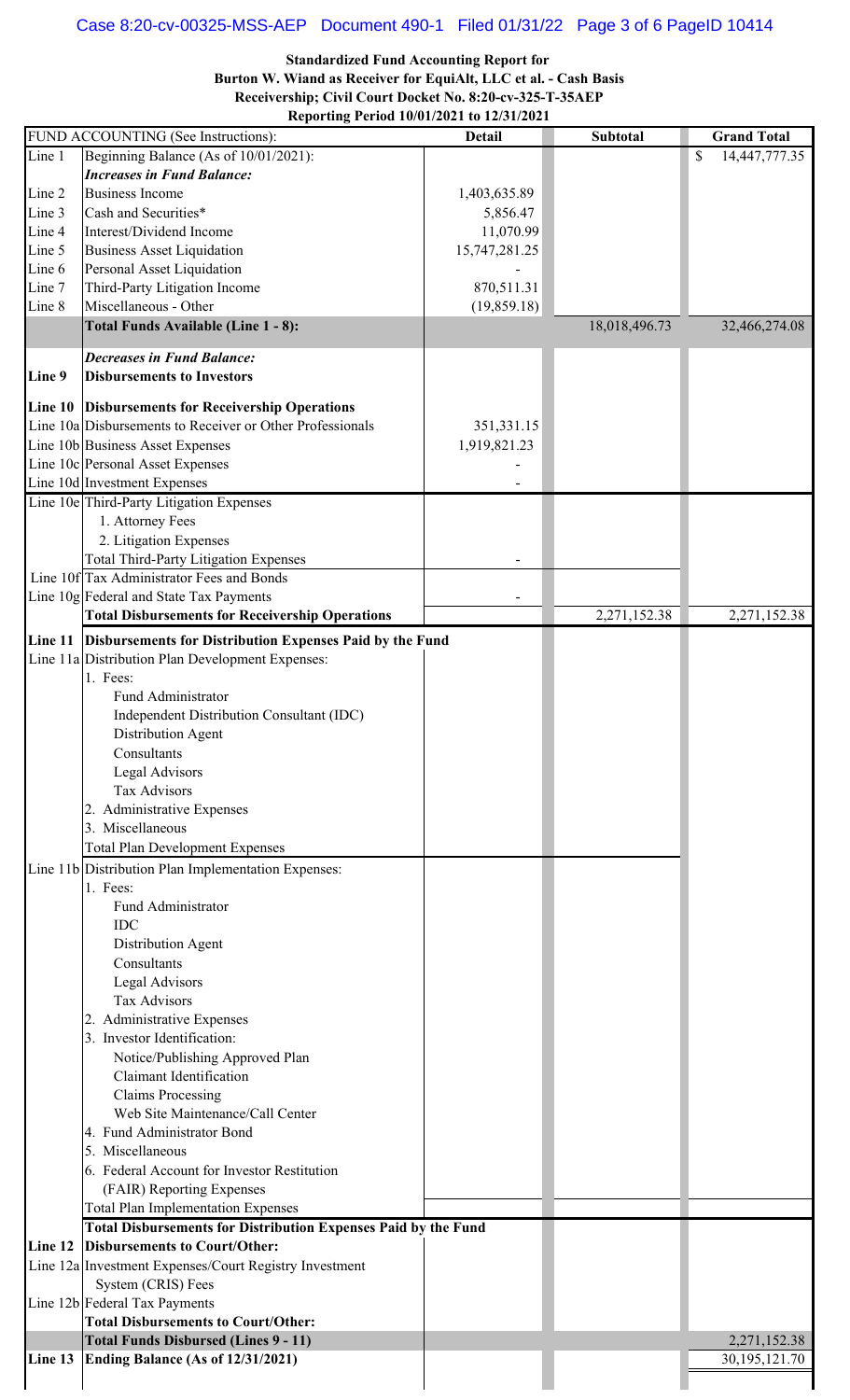## Case 8:20-cv-00325-MSS-AEP Document 490-1 Filed 01/31/22 Page 4 of 6 PageID 10415

**Standardized Fund Accounting Report for** 

**Burton W. Wiand as Receiver for EquiAlt, LLC et al. - Cash Basis Receivership; Civil Court Docket No. 8:20-cv-00394-WFJ-SPF**

**Reporting Period 10/01/2021 to 12/31/2021**

|          | $\frac{1}{2}$<br>FUND ACCOUNTING (See Instructions):                                                                                      | <b>Detail</b> | Subtotal                                                   | <b>Grand Total</b> |
|----------|-------------------------------------------------------------------------------------------------------------------------------------------|---------------|------------------------------------------------------------|--------------------|
|          | Line 14 Ending Balance of Fund - Net Assets:                                                                                              |               |                                                            |                    |
|          | Line $14a$ Cash & Cash Equivalents                                                                                                        |               |                                                            | 30, 195, 121. 70   |
|          | Line 14b Investments                                                                                                                      |               |                                                            |                    |
|          | Line 14c Other Assets or Uncleared Funds                                                                                                  |               |                                                            |                    |
|          | <b>Total Ending Balance of Fund - Net Assets</b>                                                                                          |               |                                                            | 30, 195, 121. 70   |
|          |                                                                                                                                           |               |                                                            |                    |
|          | <b>OTHER SUPPLEMENTAL INFORMATION:</b>                                                                                                    | <b>Detail</b> | <b>Subtotal</b>                                            | <b>Grand Total</b> |
|          | Report of Items Not To Be Paid by the Fund                                                                                                |               |                                                            |                    |
|          | Line 15 Disbursements for Plan Administration Expenses Not Paid by the Fund:                                                              |               |                                                            |                    |
|          | Line 15a Plan Development Expenses Not Paid by the Fund                                                                                   |               |                                                            |                    |
|          | 1. Fees:                                                                                                                                  |               |                                                            |                    |
|          | Fund Administrator                                                                                                                        |               |                                                            |                    |
|          | <b>IDC</b>                                                                                                                                |               |                                                            |                    |
|          | Distribution Agent                                                                                                                        |               |                                                            |                    |
|          | Consultants                                                                                                                               |               |                                                            |                    |
|          | Legal Advisors                                                                                                                            |               |                                                            |                    |
|          | Tax Advisors                                                                                                                              |               |                                                            |                    |
|          | 2. Administrative Expenses                                                                                                                |               |                                                            |                    |
|          | 3. Miscellaneous                                                                                                                          |               |                                                            |                    |
|          | Total Plan Development Expenses Not Paid by the Fund                                                                                      |               |                                                            |                    |
|          | Line 15b Plan Implementation Expenses Not Paid by the Fund                                                                                |               |                                                            |                    |
|          | 1. Fees:                                                                                                                                  |               |                                                            |                    |
|          | Fund Administrator                                                                                                                        |               |                                                            |                    |
|          | <b>IDC</b>                                                                                                                                |               |                                                            |                    |
|          | Distribution Agent                                                                                                                        |               |                                                            |                    |
|          | Consultants                                                                                                                               |               |                                                            |                    |
|          | Legal Advisors                                                                                                                            |               |                                                            |                    |
|          | Tax Advisors                                                                                                                              |               |                                                            |                    |
|          | 2. Administrative Expenses                                                                                                                |               |                                                            |                    |
|          | 3. Investor Identification:                                                                                                               |               |                                                            |                    |
|          | Notice/Publishing Approved Plan                                                                                                           |               |                                                            |                    |
|          | Claimant Identification                                                                                                                   |               |                                                            |                    |
|          | <b>Claims Processing</b>                                                                                                                  |               |                                                            |                    |
|          | Web Site Maintenance/Call Center                                                                                                          |               |                                                            |                    |
|          | 4. Fund Administrator Bond                                                                                                                |               |                                                            |                    |
|          | 5. Miscellaneous                                                                                                                          |               |                                                            |                    |
|          | 6. Federal Account for Investor Restitution                                                                                               |               |                                                            |                    |
|          | (FAIR) Reporting Expenses                                                                                                                 |               |                                                            |                    |
|          | Total Plan Implementation Expenses Not Paid by the Fund                                                                                   |               |                                                            |                    |
|          | Line 15c Tax Admistrator Fees & Bonds Not Paid by the Fund:                                                                               |               |                                                            |                    |
|          | Total Disbursements for Plan Administration Expenses Not Paid by the Fund<br>Line 16   Disbursements to Court/Other Not Paid by the Fund: |               |                                                            |                    |
|          | Line 16a Investment Expenses/CRIS Fees                                                                                                    |               |                                                            |                    |
|          | Line 16b Federal Tax Payments                                                                                                             |               |                                                            |                    |
|          | Total Disbursements to Court/Other Not Paid by the Fund                                                                                   |               |                                                            |                    |
|          | Line 17 DC & State Tax Payments                                                                                                           |               |                                                            |                    |
|          | Line 18 No of Claims                                                                                                                      |               |                                                            |                    |
|          |                                                                                                                                           |               |                                                            |                    |
|          | # of Claims Received Since Inception of Fund                                                                                              |               |                                                            |                    |
| Line 19  | <b>No of Claimants/Investors:</b>                                                                                                         |               |                                                            |                    |
| Line 19a | # of Claimants/Investors Paid This Reporting Period                                                                                       |               | <u> 1989 - Johann Barbara, martxa alemaniar amerikan a</u> |                    |
|          | # of Claimants/Investors Paid Since Inception of Fund                                                                                     |               |                                                            |                    |
|          |                                                                                                                                           |               |                                                            |                    |

Receiver:

 $\mathbf{By:}$ Title  $Date$   $\Box$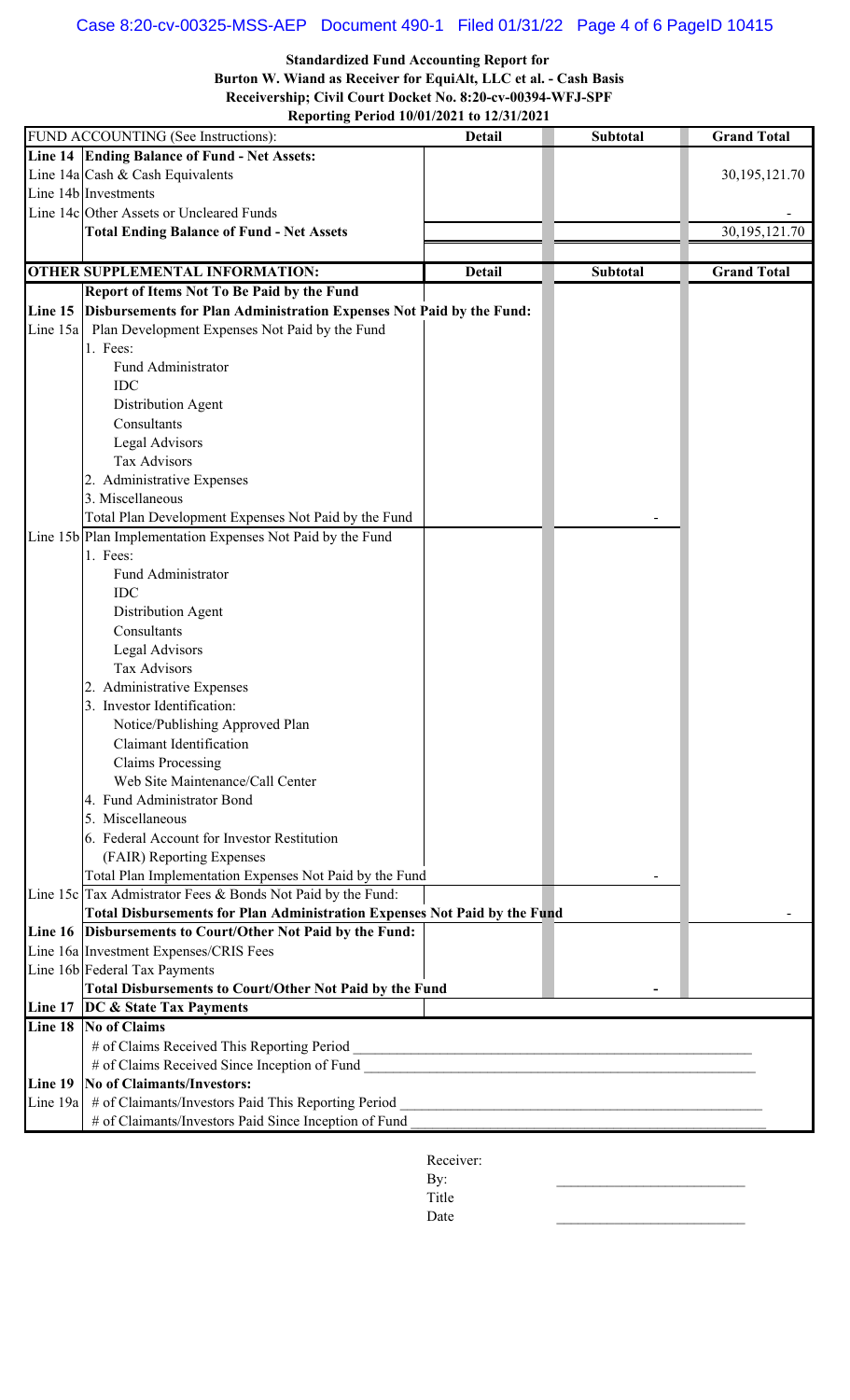# Case 8:20-cv-00325-MSS-AEP Document 490-1 Filed 01/31/22 Page 5 of 6 PageID 10416

**Standardized Fund Accounting Report for** 

**Burton W. Wiand as Receiver for EquiAlt, LLC et al. - Cash Basis Receivership; Civil Court Docket No. 8:20-cv-325-T-35AEP**

**Reporting Period Since Inception to 12/31/2021**

| Line 1<br>Beginning Balance (as of 02/14/2020<br><b>Increases in Fund Balance:</b><br><b>Business Income</b><br>11,733,627.96<br>Line 2<br>Cash and Securities*<br>Line 3<br>5,287,430.34<br>Interest/Dividend Income<br>Line 4<br>145,683.37<br><b>Business Asset Liquidation</b><br>24,176,614.28<br>Line 5<br>Personal Asset Liquidation<br>2,741,869.34<br>Line 6<br>Third-Party Litigation Income<br>Line 7<br>870,511.31<br>Miscellaneous - Other<br>64,849.61<br>Line 8<br>Total Funds Available (Line 1 - 8):<br>45,020,586.21<br><b>Decreases in Fund Balance:</b> | \$            |
|-----------------------------------------------------------------------------------------------------------------------------------------------------------------------------------------------------------------------------------------------------------------------------------------------------------------------------------------------------------------------------------------------------------------------------------------------------------------------------------------------------------------------------------------------------------------------------|---------------|
|                                                                                                                                                                                                                                                                                                                                                                                                                                                                                                                                                                             |               |
|                                                                                                                                                                                                                                                                                                                                                                                                                                                                                                                                                                             |               |
|                                                                                                                                                                                                                                                                                                                                                                                                                                                                                                                                                                             |               |
|                                                                                                                                                                                                                                                                                                                                                                                                                                                                                                                                                                             |               |
|                                                                                                                                                                                                                                                                                                                                                                                                                                                                                                                                                                             |               |
|                                                                                                                                                                                                                                                                                                                                                                                                                                                                                                                                                                             |               |
|                                                                                                                                                                                                                                                                                                                                                                                                                                                                                                                                                                             |               |
|                                                                                                                                                                                                                                                                                                                                                                                                                                                                                                                                                                             |               |
|                                                                                                                                                                                                                                                                                                                                                                                                                                                                                                                                                                             |               |
|                                                                                                                                                                                                                                                                                                                                                                                                                                                                                                                                                                             |               |
|                                                                                                                                                                                                                                                                                                                                                                                                                                                                                                                                                                             | 45,020,586.21 |
|                                                                                                                                                                                                                                                                                                                                                                                                                                                                                                                                                                             |               |
|                                                                                                                                                                                                                                                                                                                                                                                                                                                                                                                                                                             |               |
| Line 9<br><b>Disbursements to Investors</b>                                                                                                                                                                                                                                                                                                                                                                                                                                                                                                                                 |               |
|                                                                                                                                                                                                                                                                                                                                                                                                                                                                                                                                                                             |               |
| Line 10 Disbursements for Receivership Operations                                                                                                                                                                                                                                                                                                                                                                                                                                                                                                                           |               |
| Line 10a Disbursements to Receiver or Other Professionals<br>2,569,021.58                                                                                                                                                                                                                                                                                                                                                                                                                                                                                                   |               |
| Line 10b Business Asset Expenses<br>10,859,830.66                                                                                                                                                                                                                                                                                                                                                                                                                                                                                                                           |               |
| Line 10c Personal Asset Expenses<br>1,269,510.08                                                                                                                                                                                                                                                                                                                                                                                                                                                                                                                            |               |
| Line 10d Investment Expenses<br>52,897.04                                                                                                                                                                                                                                                                                                                                                                                                                                                                                                                                   |               |
| Line 10e Third-Party Litigation Expenses                                                                                                                                                                                                                                                                                                                                                                                                                                                                                                                                    |               |
| 1. Attorney Fees                                                                                                                                                                                                                                                                                                                                                                                                                                                                                                                                                            |               |
|                                                                                                                                                                                                                                                                                                                                                                                                                                                                                                                                                                             |               |
| 2. Litigation Expenses                                                                                                                                                                                                                                                                                                                                                                                                                                                                                                                                                      |               |
| <b>Total Third-Party Litigation Expenses</b>                                                                                                                                                                                                                                                                                                                                                                                                                                                                                                                                |               |
| Line 10f Tax Administrator Fees and Bonds                                                                                                                                                                                                                                                                                                                                                                                                                                                                                                                                   |               |
| Line 10g Federal and State Tax Payments<br>74,205.15                                                                                                                                                                                                                                                                                                                                                                                                                                                                                                                        |               |
| <b>Total Disbursements for Receivership Operations</b><br>14,825,464.51                                                                                                                                                                                                                                                                                                                                                                                                                                                                                                     | 14,825,464.51 |
| Line 11 Disbursements for Distribution Expenses Paid by the Fund                                                                                                                                                                                                                                                                                                                                                                                                                                                                                                            |               |
| Line 11a Distribution Plan Development Expenses:                                                                                                                                                                                                                                                                                                                                                                                                                                                                                                                            |               |
| 1. Fees:                                                                                                                                                                                                                                                                                                                                                                                                                                                                                                                                                                    |               |
|                                                                                                                                                                                                                                                                                                                                                                                                                                                                                                                                                                             |               |
| Fund Administrator                                                                                                                                                                                                                                                                                                                                                                                                                                                                                                                                                          |               |
| Independent Distribution Consultant (IDC)                                                                                                                                                                                                                                                                                                                                                                                                                                                                                                                                   |               |
| Distribution Agent                                                                                                                                                                                                                                                                                                                                                                                                                                                                                                                                                          |               |
| Consultants                                                                                                                                                                                                                                                                                                                                                                                                                                                                                                                                                                 |               |
| Legal Advisors                                                                                                                                                                                                                                                                                                                                                                                                                                                                                                                                                              |               |
| <b>Tax Advisors</b>                                                                                                                                                                                                                                                                                                                                                                                                                                                                                                                                                         |               |
| 2. Administrative Expenses                                                                                                                                                                                                                                                                                                                                                                                                                                                                                                                                                  |               |
| 3. Miscellaneous                                                                                                                                                                                                                                                                                                                                                                                                                                                                                                                                                            |               |
| <b>Total Plan Development Expenses</b>                                                                                                                                                                                                                                                                                                                                                                                                                                                                                                                                      |               |
|                                                                                                                                                                                                                                                                                                                                                                                                                                                                                                                                                                             |               |
| Line 11b Distribution Plan Implementation Expenses:                                                                                                                                                                                                                                                                                                                                                                                                                                                                                                                         |               |
| 1. Fees:                                                                                                                                                                                                                                                                                                                                                                                                                                                                                                                                                                    |               |
| Fund Administrator                                                                                                                                                                                                                                                                                                                                                                                                                                                                                                                                                          |               |
| <b>IDC</b>                                                                                                                                                                                                                                                                                                                                                                                                                                                                                                                                                                  |               |
| Distribution Agent                                                                                                                                                                                                                                                                                                                                                                                                                                                                                                                                                          |               |
| Consultants                                                                                                                                                                                                                                                                                                                                                                                                                                                                                                                                                                 |               |
| Legal Advisors                                                                                                                                                                                                                                                                                                                                                                                                                                                                                                                                                              |               |
| <b>Tax Advisors</b>                                                                                                                                                                                                                                                                                                                                                                                                                                                                                                                                                         |               |
| 2. Administrative Expenses                                                                                                                                                                                                                                                                                                                                                                                                                                                                                                                                                  |               |
| 3. Investor Identification:                                                                                                                                                                                                                                                                                                                                                                                                                                                                                                                                                 |               |
|                                                                                                                                                                                                                                                                                                                                                                                                                                                                                                                                                                             |               |
| Notice/Publishing Approved Plan                                                                                                                                                                                                                                                                                                                                                                                                                                                                                                                                             |               |
| <b>Claimant Identification</b>                                                                                                                                                                                                                                                                                                                                                                                                                                                                                                                                              |               |
| <b>Claims Processing</b>                                                                                                                                                                                                                                                                                                                                                                                                                                                                                                                                                    |               |
| Web Site Maintenance/Call Center                                                                                                                                                                                                                                                                                                                                                                                                                                                                                                                                            |               |
|                                                                                                                                                                                                                                                                                                                                                                                                                                                                                                                                                                             |               |
| 4. Fund Administrator Bond                                                                                                                                                                                                                                                                                                                                                                                                                                                                                                                                                  |               |
| 5. Miscellaneous                                                                                                                                                                                                                                                                                                                                                                                                                                                                                                                                                            |               |
| 6. Federal Account for Investor Restitution                                                                                                                                                                                                                                                                                                                                                                                                                                                                                                                                 |               |
|                                                                                                                                                                                                                                                                                                                                                                                                                                                                                                                                                                             |               |
| (FAIR) Reporting Expenses                                                                                                                                                                                                                                                                                                                                                                                                                                                                                                                                                   |               |
| <b>Total Plan Implementation Expenses</b>                                                                                                                                                                                                                                                                                                                                                                                                                                                                                                                                   |               |
| <b>Total Disbursements for Distribution Expenses Paid by the Fund</b>                                                                                                                                                                                                                                                                                                                                                                                                                                                                                                       |               |
| Line 12 Disbursements to Court/Other:                                                                                                                                                                                                                                                                                                                                                                                                                                                                                                                                       |               |
| Line 12a Investment Expenses/Court Registry Investment                                                                                                                                                                                                                                                                                                                                                                                                                                                                                                                      |               |
| System (CRIS) Fees                                                                                                                                                                                                                                                                                                                                                                                                                                                                                                                                                          |               |
| Line 12b Federal Tax Payments                                                                                                                                                                                                                                                                                                                                                                                                                                                                                                                                               |               |
| <b>Total Disbursements to Court/Other:</b>                                                                                                                                                                                                                                                                                                                                                                                                                                                                                                                                  |               |
| <b>Total Funds Disbursed (Lines 9 - 11)</b>                                                                                                                                                                                                                                                                                                                                                                                                                                                                                                                                 | 14,825,464.51 |
| Line 13 Ending Balance (As of 12/31/2021)                                                                                                                                                                                                                                                                                                                                                                                                                                                                                                                                   | 30,195,121.70 |